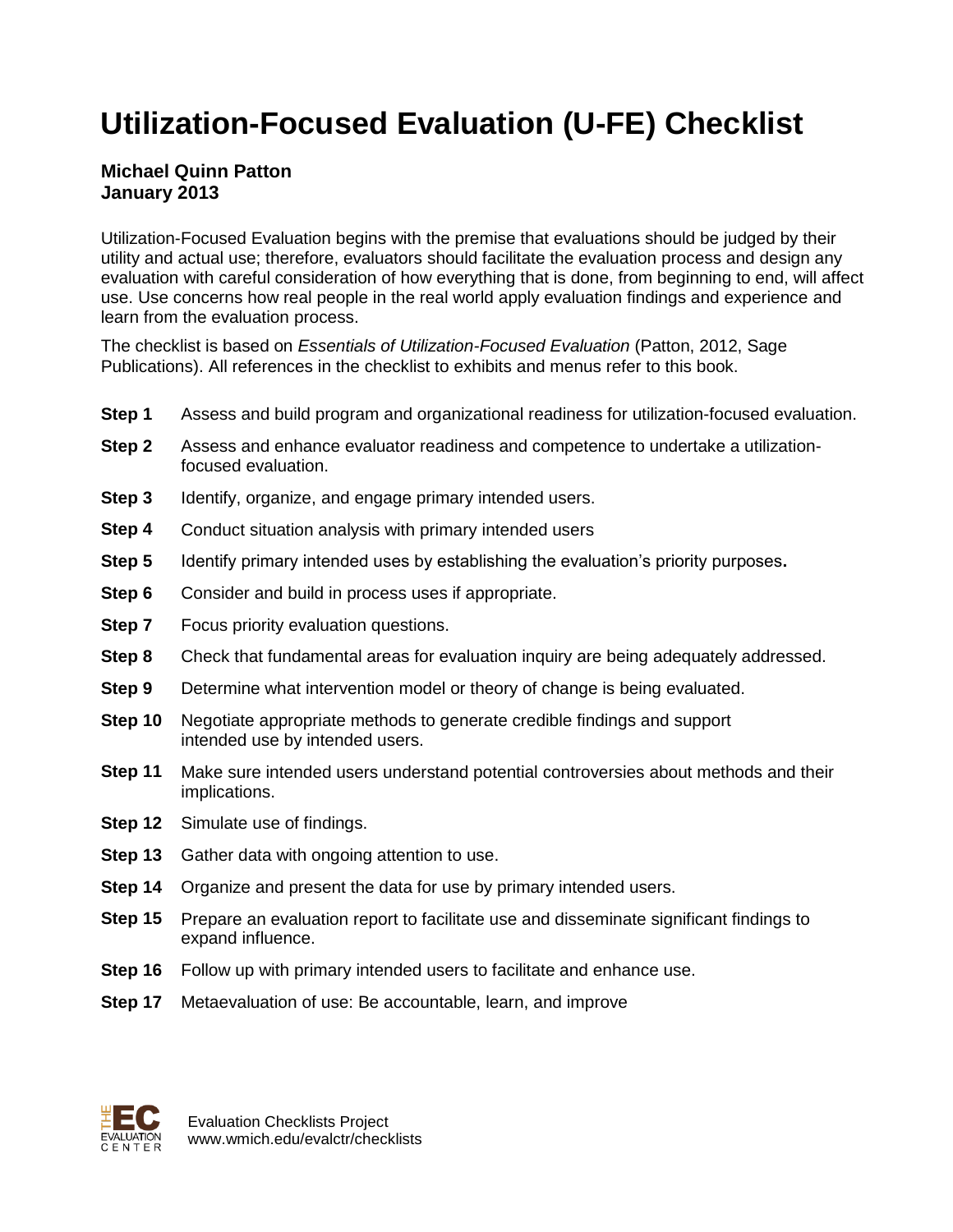## **Complete Utilization-Focused Evaluation Checklist: Seventeen steps to evaluations that are useful—and actually used**

The checklist has two columns. Primary *U-FE tasks* are in the column on the left. Because of the emphasis on facilitation in U-FE, particular facilitation challenges are identified in the column on the right. Basic premises are presented for each step to provide a context for the primary tasks and special facilitation challenges.

| Step 1. Assess and build program and organizational readiness for evaluation.                                                                                                                                                                                                                                                                       |                                                                                                                                                                                                                                                                                                                                                         |                                                                                                                                                                                                                                                                                                                                                                                                                                                                                                              |
|-----------------------------------------------------------------------------------------------------------------------------------------------------------------------------------------------------------------------------------------------------------------------------------------------------------------------------------------------------|---------------------------------------------------------------------------------------------------------------------------------------------------------------------------------------------------------------------------------------------------------------------------------------------------------------------------------------------------------|--------------------------------------------------------------------------------------------------------------------------------------------------------------------------------------------------------------------------------------------------------------------------------------------------------------------------------------------------------------------------------------------------------------------------------------------------------------------------------------------------------------|
| <b>Premise</b><br>Programs and organizations that are ready to<br>seriously engage in evaluation are more likely to<br>participate in ways that enhance use. Use is more<br>likely if key people who will be involved in and<br>affected by the evaluation become interested in<br>evidence-based reality testing, evaluative thinking,<br>and use. |                                                                                                                                                                                                                                                                                                                                                         | <b>Premise</b><br>The U-FE evaluator must engage those<br>involved in an evaluation in ways that will<br>deepen their understanding of evaluation and<br>commitment to use. Evaluability assessment<br>includes examining if the program and<br>organizational cultures are receptive to and<br>ready for evaluation.                                                                                                                                                                                        |
| <b>Primary Tasks</b>                                                                                                                                                                                                                                                                                                                                |                                                                                                                                                                                                                                                                                                                                                         | <b>Evaluation Facilitation Challenges</b>                                                                                                                                                                                                                                                                                                                                                                                                                                                                    |
|                                                                                                                                                                                                                                                                                                                                                     | $\Box$ Assess the commitment of those<br>commissioning and funding the evaluation to<br>doing useful evaluation.                                                                                                                                                                                                                                        | Explaining U-FE and assessing readiness for<br>evaluation generally and U-FE specifically                                                                                                                                                                                                                                                                                                                                                                                                                    |
|                                                                                                                                                                                                                                                                                                                                                     | $\Box$ Assess the evaluation context:<br>$\checkmark$ Review important documents and interview<br>key stakeholders.<br>$\checkmark$ Conduct a baseline assessment of past<br>evaluation use.<br>$\checkmark$ Find out current perceptions about<br>evaluation.                                                                                          | Conducting individual and/or focus group<br>interviews to get baseline information<br>Building trust for honest discussions about<br>how evaluation is viewed                                                                                                                                                                                                                                                                                                                                                |
| $\Box$                                                                                                                                                                                                                                                                                                                                              | When ready to engage, plan a launch<br>workshop that will involve key stakeholders to<br>both assess and build readiness for evaluation.<br>$\checkmark$ Work with key stakeholders to launch the<br>evaluation.<br>$\checkmark$ Make the launch workshop an opportunity<br>to further assess readiness for evaluation<br>as well as enhance readiness. | Agreeing on which diverse stakeholders to<br>involve in the launch workshop<br>Planning the launch workshop to deepen the<br>$\overline{\phantom{0}}$<br>commitment to reality testing and use<br>Creating a positive vision for evaluation and<br>assessing incentives for and barriers to<br>engaging in evaluation<br>Generating specific norms to guide the<br>evaluation process<br>Planning other exercises that build capacity<br>to engage in evaluation. (See Patton, 2012,<br>Menu 1.1, pp. 20-21) |
| ❏                                                                                                                                                                                                                                                                                                                                                   | Introduce the standards for evaluation as the<br>framework within which the evaluation will be<br>conducted. (Joint Committee, 2010)                                                                                                                                                                                                                    | Explaining the evaluation standards and their<br>relevance to this evaluation<br>Facilitating the group to add their own norms<br>for the evaluation                                                                                                                                                                                                                                                                                                                                                         |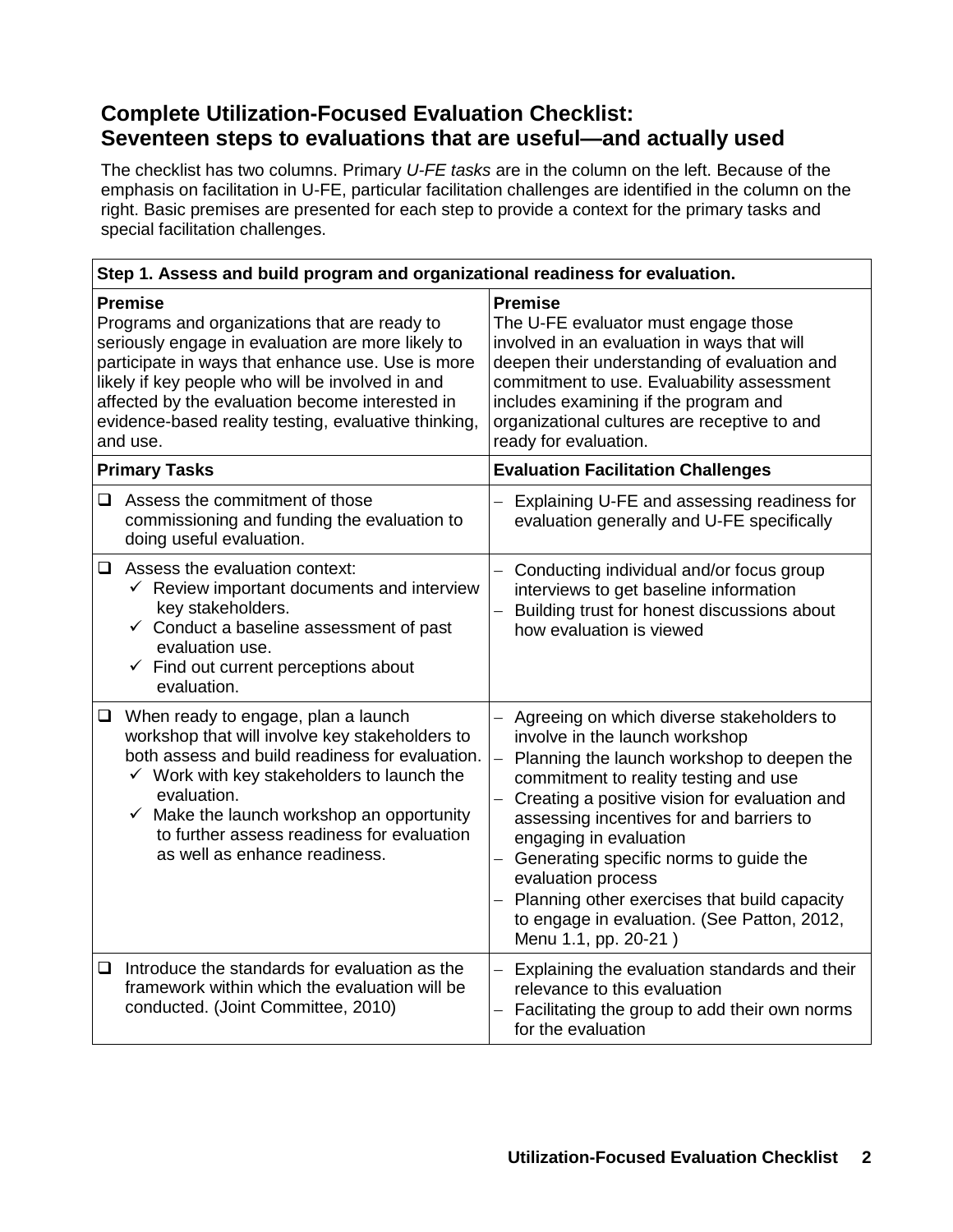| Based on the initial experience working with<br>❏<br>key stakeholders, assess what needs to be<br>done next to further enhance readiness, build<br>capacity, and move the evaluation forward.                                                                                                  | Planning, negotiating, and facilitating the<br>commitment of key stakeholders to move<br>forward with evaluation.<br>Generating commitment to strengthen<br>evaluation capacity, as needed.                                                                                                 |
|------------------------------------------------------------------------------------------------------------------------------------------------------------------------------------------------------------------------------------------------------------------------------------------------|---------------------------------------------------------------------------------------------------------------------------------------------------------------------------------------------------------------------------------------------------------------------------------------------|
| Step 2. Assess and enhance evaluator readiness and competence to undertake a utilization-<br>focused evaluation.                                                                                                                                                                               |                                                                                                                                                                                                                                                                                             |
| <b>Premise</b><br>Facilitating and conducting a utilization-focused<br>evaluation requires a particular philosophy and<br>special skills.                                                                                                                                                      | <b>Premise</b><br>Evaluation facilitators need to know their<br>strengths and limitations and develop the skills<br>needed to facilitate utilization-focused<br>evaluations.                                                                                                                |
| <b>Primary Tasks</b>                                                                                                                                                                                                                                                                           | <b>Evaluation Facilitation Challenges</b>                                                                                                                                                                                                                                                   |
| Assess the evaluator's essential competencies:<br>$\Box$<br>1. Professional practice knowledge<br>2. Systematic inquiry skills<br>3. Situational analysis skills<br>4. Project management skills<br>5. Reflective practice competence<br>6. Interpersonal competence<br>7. Cultural competence | As an evaluator, being rigorously reflexive<br>about your strengths and weaknesses<br>In working with primary intended users,<br>being forthright about those strengths and<br>weaknesses<br>Engaging in ongoing professional<br>development to build on strengths and<br>reduce weaknesses |
| Assess the match between the evaluator's<br>❏<br>commitment and the likely challenges of the<br>situation.                                                                                                                                                                                     | Matching the evaluator's competencies with<br>what is needed to work effectively with a<br>particular group of primary intended users,<br>evaluation situation, and set of challenges                                                                                                       |
| $\Box$ Assess the match between the evaluator's<br>substantive knowledge and what will be needed<br>in the evaluation.                                                                                                                                                                         | Demonstrating sufficient substantive<br>knowledge of the program being evaluated<br>to have credibility with key stakeholders and<br>be able to facilitate discussions on<br>substantive issues,                                                                                            |
| $\Box$ Adapt the evaluation as the process unfolds.                                                                                                                                                                                                                                            | Working with primary intended users in an<br>active-reactive-interactive-adaptive style                                                                                                                                                                                                     |
| $\Box$ Assess whether a single evaluator or a team is<br>needed and the combination of competencies<br>that will be needed in a team approach.                                                                                                                                                 | Working together as a team offers<br>-<br>opportunity for mutual support and greater<br>diversity of competencies brought to the<br>evaluation but adds the complication of<br>integrating team members into an effective<br>working group.                                                 |
| $\Box$ Assure that the evaluators are prepared to<br>have their effectiveness judged by the use of<br>the evaluation by primary intended users.                                                                                                                                                | Keeping the whole evaluation process<br>focused on the outcome of intended use by<br>intended users                                                                                                                                                                                         |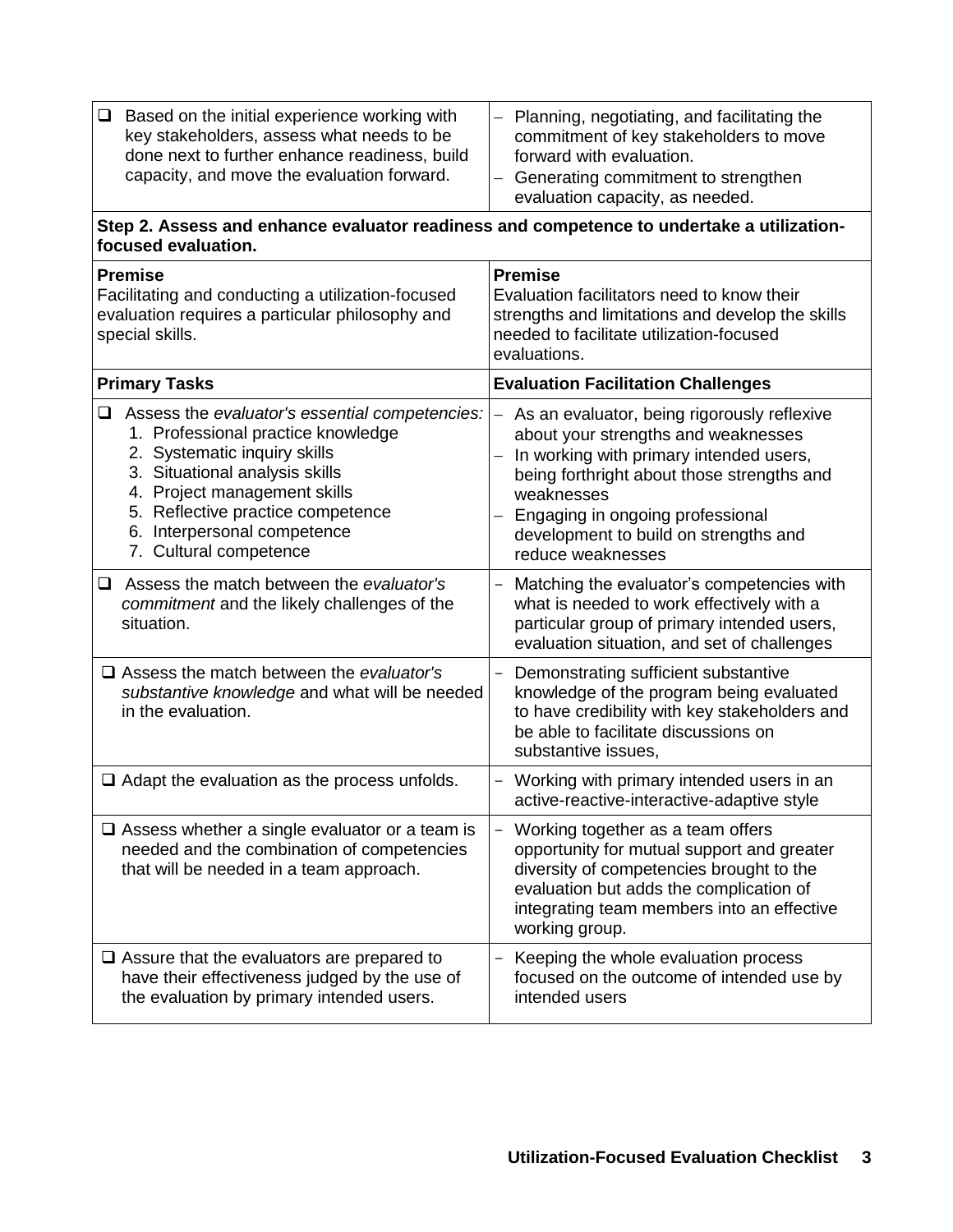|                                                                                                                                                                                                                                                                                                                                                                                                                                                         | Step 3. Identify, organize and engage primary intended users.                                                                                                                                                                                                                                                                                            |                                                                                                                                                                                                                                                                                                                                                                                                                                                                                                                                                                                                                                                     |  |
|---------------------------------------------------------------------------------------------------------------------------------------------------------------------------------------------------------------------------------------------------------------------------------------------------------------------------------------------------------------------------------------------------------------------------------------------------------|----------------------------------------------------------------------------------------------------------------------------------------------------------------------------------------------------------------------------------------------------------------------------------------------------------------------------------------------------------|-----------------------------------------------------------------------------------------------------------------------------------------------------------------------------------------------------------------------------------------------------------------------------------------------------------------------------------------------------------------------------------------------------------------------------------------------------------------------------------------------------------------------------------------------------------------------------------------------------------------------------------------------------|--|
| <b>Premise</b><br>Identifying, organizing, and engaging primary<br>intended users optimizes the personal factor,<br>which emphasizes that an evaluation is more likely<br>to be used if intended users are involved in ways<br>they find meaningful, feel ownership of the<br>evaluation, find the questions relevant, and care<br>about the findings. Primary intended users are<br>people who have a direct, identifiable stake in the<br>evaluation. |                                                                                                                                                                                                                                                                                                                                                          | <b>Premise</b><br>The U-FE facilitator has a stake in evaluation<br>use and therefore an interest in identifying and<br>working with primary intended users to<br>enhance use.                                                                                                                                                                                                                                                                                                                                                                                                                                                                      |  |
|                                                                                                                                                                                                                                                                                                                                                                                                                                                         | <b>Primary tasks</b>                                                                                                                                                                                                                                                                                                                                     | <b>Evaluation facilitation challenges</b>                                                                                                                                                                                                                                                                                                                                                                                                                                                                                                                                                                                                           |  |
| $\Box$                                                                                                                                                                                                                                                                                                                                                                                                                                                  | Find and involve primary intended users who<br>are<br>$\checkmark$ interested<br>$\checkmark$ knowledgeable<br>$\checkmark$ open<br>$\checkmark$ connected to an important stakeholder<br>constituencies<br>$\checkmark$ credible<br>$\checkmark$ teachable<br>$\checkmark$ committed and available for interaction<br>throughout the evaluation process | Determining real interest; building interest<br>$\qquad \qquad -$<br>as needed; sustaining interest throughout<br>the U-FE process<br>Determining knowledge of users; increasing<br>$\overline{\phantom{0}}$<br>knowledge as needed<br>Facilitating an evaluation climate of<br>openness<br>Working with primary intended users to<br>examine stakeholder connections and their<br>implications for use<br>Building and sustaining credibility of the<br>evaluation working group made up of<br>primary intended users<br>Outlining and facilitating a process that<br>$\qquad \qquad -$<br>intended users want to be part of and will<br>commit to |  |
| ❏                                                                                                                                                                                                                                                                                                                                                                                                                                                       | Explain the role of primary intended users<br>throughout the evaluation process.                                                                                                                                                                                                                                                                         | Helping primary intended users understand<br>$\overline{\phantom{a}}$<br>and commit to a utilization-focused<br>evaluation                                                                                                                                                                                                                                                                                                                                                                                                                                                                                                                          |  |
| $\Box$                                                                                                                                                                                                                                                                                                                                                                                                                                                  | Organize primary intended users into a<br>working group for decision-making and<br>involvement.                                                                                                                                                                                                                                                          | Facilitating group identity, trust, and<br>willingness to work together to plan the<br>evaluation and negotiate key issues that will<br>affect the evaluation's credibility and use                                                                                                                                                                                                                                                                                                                                                                                                                                                                 |  |
| ❏                                                                                                                                                                                                                                                                                                                                                                                                                                                       | Involve intended users throughout all steps of<br>the U-FE process.                                                                                                                                                                                                                                                                                      | Building and enhancing the capacity of<br>primary intended users to prioritize<br>evaluation questions, make good design<br>decisions, interpret data, and follow through<br>to get findings used.                                                                                                                                                                                                                                                                                                                                                                                                                                                  |  |
| ❏                                                                                                                                                                                                                                                                                                                                                                                                                                                       | Monitor ongoing availability, interest, and<br>participation of primary intended users to keep<br>the process energized and anticipate turnover<br>of primary intended users.                                                                                                                                                                            | Getting feedback about how intended users<br>are experiencing the U-FE process<br>At the first indication of turnover, assessing<br>$\qquad \qquad -$<br>the implications and planning to replace any<br>primary intended users                                                                                                                                                                                                                                                                                                                                                                                                                     |  |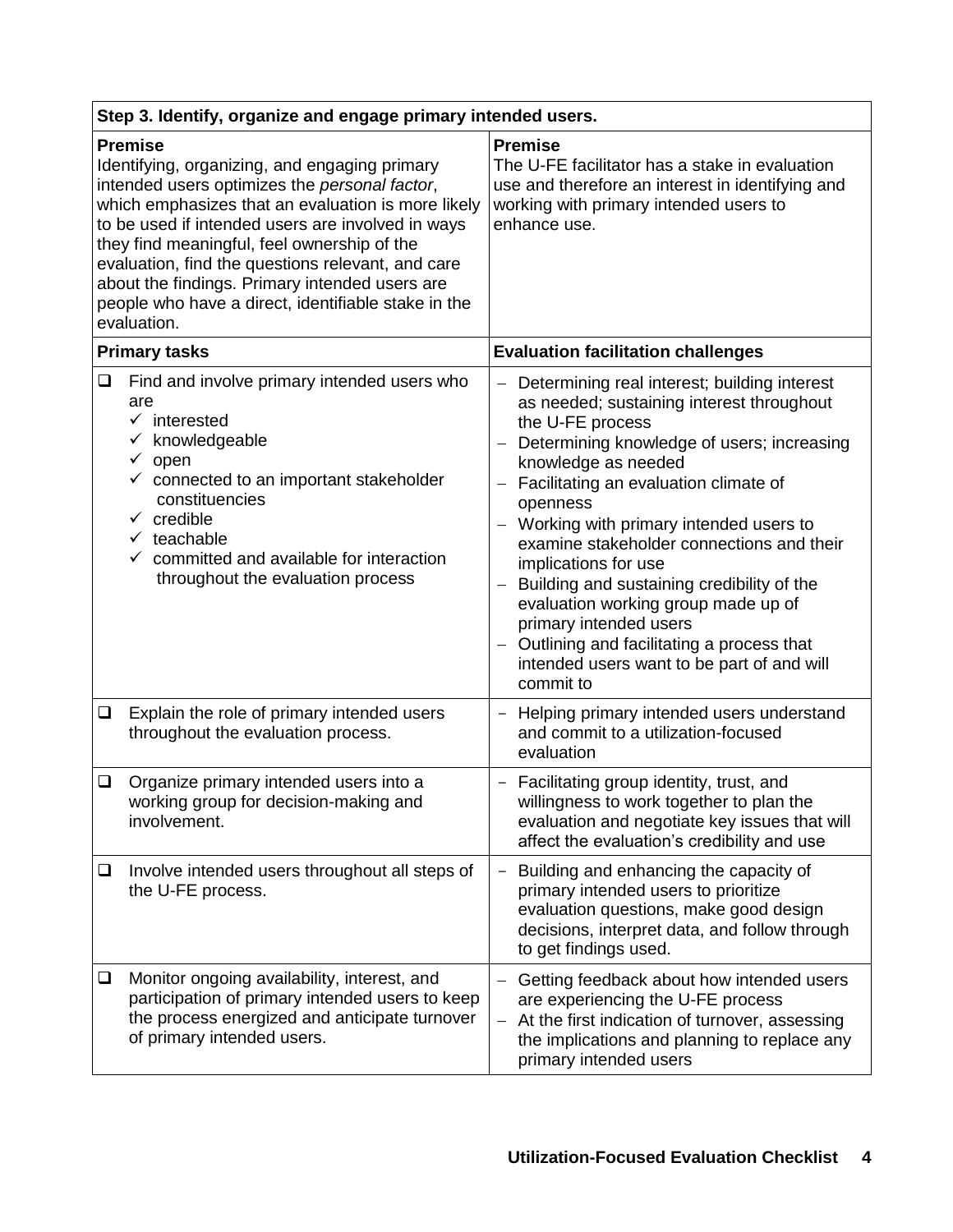| ❏                                                                                                                                                                                               | Orient any new intended users added to the<br>evaluation working group along the way.                                                                                                         | Facilitating understanding, commitment, and<br>buy-in by new intended users added to the<br>working group (in some cases, this may<br>involve tweaking the design or data<br>collection plan to incorporate and show<br>responsiveness to their priority concerns) |
|-------------------------------------------------------------------------------------------------------------------------------------------------------------------------------------------------|-----------------------------------------------------------------------------------------------------------------------------------------------------------------------------------------------|--------------------------------------------------------------------------------------------------------------------------------------------------------------------------------------------------------------------------------------------------------------------|
|                                                                                                                                                                                                 | Step 4. Situation analysis conducted jointly with primary intended users.                                                                                                                     |                                                                                                                                                                                                                                                                    |
| <b>Premises</b><br>Evaluation use is people- and context-dependent.<br>Use is likely to be enhanced when the evaluation<br>takes into account and is adapted to crucial<br>situational factors. |                                                                                                                                                                                               | <b>Premises</b><br>The evaluator has responsibility to work with<br>primary intended users to identify, assess,<br>understand, and act on situational factors that<br>may affect use. Situation analysis is ongoing.                                               |
|                                                                                                                                                                                                 | <b>Primary Tasks</b>                                                                                                                                                                          | <b>Evaluation Facilitation Challenges</b>                                                                                                                                                                                                                          |
| $\Box$                                                                                                                                                                                          | Examine the program's prior experiences with<br>evaluation and other factors that are important<br>to understand the situation and context. (See<br>Exhibits 4.1, 4.4, and 4.5, Patton, 2012) | Working with intended users to identify and<br>$\overline{\phantom{0}}$<br>strategize about critical factors that can<br>affect the priority questions, evaluation<br>design, and evaluation use.                                                                  |
| $\Box$                                                                                                                                                                                          | Identify factors that may support and facilitate<br>use. (Force field analysis, Exhibits 4.2 and 4.3,<br>Patton, 2012)                                                                        | Distinguishing and strategizing about<br>$\qquad \qquad -$<br>enabling factors that may enhance use                                                                                                                                                                |
| ❏                                                                                                                                                                                               | Look for possible barriers or resistance to use.<br>(Force field analysis, Exhibits 4.2 & 4.3)                                                                                                | Looking earnestly for and assessing<br>$\qquad \qquad -$<br>potential barriers to use                                                                                                                                                                              |
| ❏                                                                                                                                                                                               | Determine resources available for evaluation.                                                                                                                                                 | Including in the budget resources beyond<br>analysis and reporting to facilitate use                                                                                                                                                                               |
| $\Box$                                                                                                                                                                                          | Identify any upcoming decisions, deadlines, or<br>time lines that the evaluation should meet to be<br>useful.                                                                                 | Being realistic about time lines; knowing<br>$\overline{\phantom{0}}$<br>about and meeting critical deadlines                                                                                                                                                      |
| ⊔                                                                                                                                                                                               | Assess leadership support for and openness to<br>the evaluation.                                                                                                                              | Engaging leadership in a way that makes<br>the evaluation meaningful and relevant<br>(See Exhibit 4.7, Patton, 2012)                                                                                                                                               |
| ⊔                                                                                                                                                                                               | Understand the political context for the<br>evaluation and calculate how political factors<br>may affect use.                                                                                 | Including attention to and being<br>sophisticated about both potential uses and<br>potential misuses of the evaluation<br>politically                                                                                                                              |
|                                                                                                                                                                                                 | $\Box$ Assess how the evaluator's relationship to the<br>program (internal v. external) might affect use"<br>(See Exhibit 4.6, Patton, 2012))                                                 | Assessing factors that can affect the<br>evaluation's credibility and relevance, and<br>therefore utility, like the advantages and<br>disadvantages of internal and external<br>evaluator locations and combinations                                               |
| ⊔                                                                                                                                                                                               | Determine the appropriate evaluation team<br>composition to ensure needed expertise,<br>credibility, and cultural competence.                                                                 | Finding the right mix of team members that<br>can work together to produce a high quality,<br>useful evaluation                                                                                                                                                    |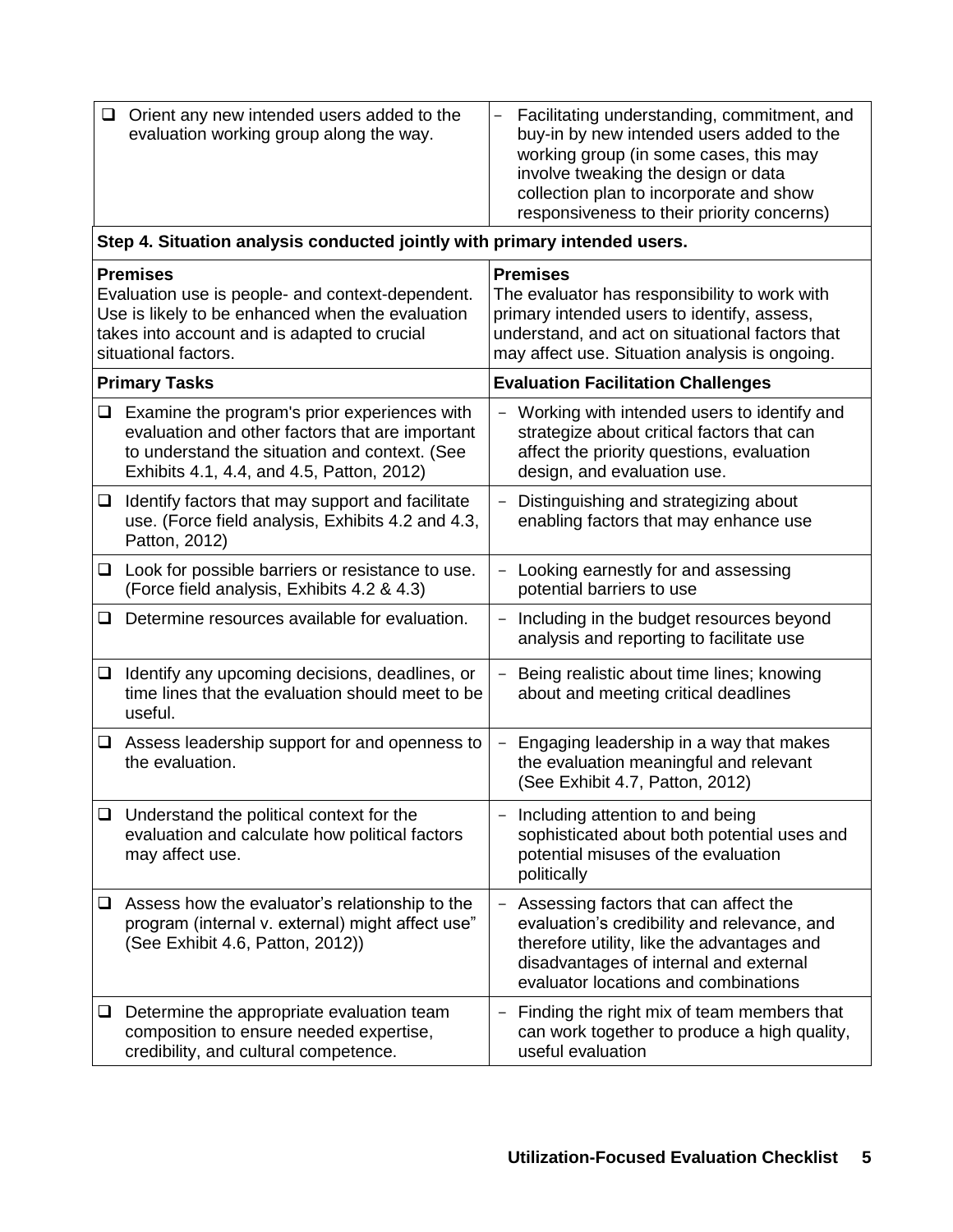| Attend to both<br>$\Box$<br>tasks that must be completed<br>$\checkmark$<br>relationship dynamics that support getting<br>$\checkmark$<br>tasks done.                                                                                                                                                                                          | Finding and facilitating an appropriate<br>balance between tasks and relationships<br>(outcomes and process)                                                                                                                                                                                   |
|------------------------------------------------------------------------------------------------------------------------------------------------------------------------------------------------------------------------------------------------------------------------------------------------------------------------------------------------|------------------------------------------------------------------------------------------------------------------------------------------------------------------------------------------------------------------------------------------------------------------------------------------------|
| Analyze risks related to<br>⊔<br>ideas<br>✓<br>implementation<br>evidence. (See Exhibit 4.8, Patton, 2012)<br>✓                                                                                                                                                                                                                                | Developing contingency thinking to be able<br>$\qquad \qquad -$<br>to anticipate risks, identify risks as they<br>emerge, and respond to challenges as they<br>develop                                                                                                                         |
| Continue assessing the evaluation knowledge,<br>$\Box$<br>commitment, and experiences of primary<br>intended users.                                                                                                                                                                                                                            | Building into the evaluation process<br>opportunities to increase the capacity,<br>knowledge and commitment of primary<br>intended users                                                                                                                                                       |
| Steps 1 to 4 interim outcomes check and<br>□<br>complex systems interconnections review.<br>Overall situation analysis:<br>How good is the match between the<br>✓<br>evaluation team's capacity, the<br>organization's readiness and evaluation<br>needs, and the primary intended users'<br>readiness to move forward with the<br>evaluation? | Understanding and taking into account<br>$\qquad \qquad -$<br>system dynamics and interrelationships as<br>the evaluation unfolds<br>Being attentive to and adapting to complex<br>system dynamics as they emerge<br>Staying active-reactive-interactive-adaptive<br>throughout the evaluation |
| Step 5. Identify and prioritize primary intended uses by determining priority purposes.                                                                                                                                                                                                                                                        |                                                                                                                                                                                                                                                                                                |
| <b>Premise</b><br>Intended use by primary intended users is the<br>U-FE goal. Use flows from clarity about purpose.                                                                                                                                                                                                                            | <b>Premise</b><br>The menu of evaluation options should be<br>reviewed, screened and prioritized by primary<br>intended users to clarify the primary purposes<br>and uses of the evaluation                                                                                                    |
| <b>Primary Tasks</b>                                                                                                                                                                                                                                                                                                                           |                                                                                                                                                                                                                                                                                                |
|                                                                                                                                                                                                                                                                                                                                                | <b>Evaluation Facilitation Challenges</b>                                                                                                                                                                                                                                                      |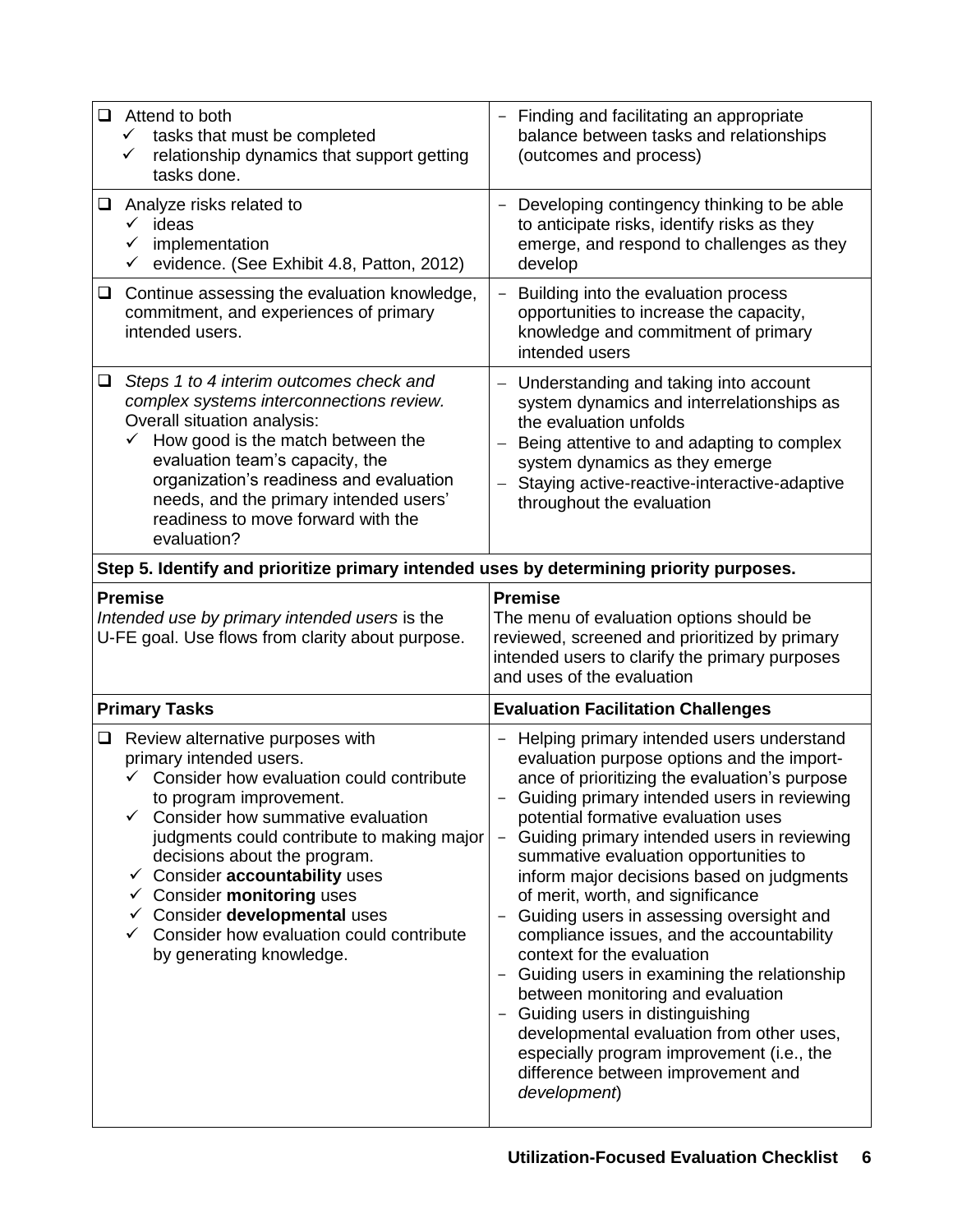|                                                                                                                                                                                                                                                                                                                                                                                                                                                                                                                                                                                                                                                                                                                                                                                                                                                                                                                                                                                                             | Guiding primary intended users in<br>$\overline{\phantom{a}}$<br>considering the possibility of using<br>evaluation to generate lessons learned and<br>evidence-based practices that might apply<br>beyond the program being evaluated                                                                                                                                                                                                                                                                                                                                                                                                                                                                                                                                                                                                                                                                                                                                                                                                                                                                                                                                                                                                      |
|-------------------------------------------------------------------------------------------------------------------------------------------------------------------------------------------------------------------------------------------------------------------------------------------------------------------------------------------------------------------------------------------------------------------------------------------------------------------------------------------------------------------------------------------------------------------------------------------------------------------------------------------------------------------------------------------------------------------------------------------------------------------------------------------------------------------------------------------------------------------------------------------------------------------------------------------------------------------------------------------------------------|---------------------------------------------------------------------------------------------------------------------------------------------------------------------------------------------------------------------------------------------------------------------------------------------------------------------------------------------------------------------------------------------------------------------------------------------------------------------------------------------------------------------------------------------------------------------------------------------------------------------------------------------------------------------------------------------------------------------------------------------------------------------------------------------------------------------------------------------------------------------------------------------------------------------------------------------------------------------------------------------------------------------------------------------------------------------------------------------------------------------------------------------------------------------------------------------------------------------------------------------|
| $\Box$ Prioritize the evaluation's purpose.                                                                                                                                                                                                                                                                                                                                                                                                                                                                                                                                                                                                                                                                                                                                                                                                                                                                                                                                                                 | Working with primary intended users to<br>establish priorities and resolve conflicts<br>over competing purposes, avoiding<br>ambiguity or confusion about priorities<br>Avoiding the temptation to dabble in a little<br>$\qquad \qquad -$<br>bit of everything                                                                                                                                                                                                                                                                                                                                                                                                                                                                                                                                                                                                                                                                                                                                                                                                                                                                                                                                                                             |
| Step 6. Consider and build in process uses if and as appropriate.                                                                                                                                                                                                                                                                                                                                                                                                                                                                                                                                                                                                                                                                                                                                                                                                                                                                                                                                           |                                                                                                                                                                                                                                                                                                                                                                                                                                                                                                                                                                                                                                                                                                                                                                                                                                                                                                                                                                                                                                                                                                                                                                                                                                             |
| <b>Premise</b><br>The processes undertaken in how an evaluation is<br>conducted have impacts on those involved with the<br>evaluation.                                                                                                                                                                                                                                                                                                                                                                                                                                                                                                                                                                                                                                                                                                                                                                                                                                                                      | <b>Premise</b><br>The menu of process use options should be<br>reviewed, screened, and prioritized by primary<br>intended users to determine any appropriate<br>process uses of the evaluation.                                                                                                                                                                                                                                                                                                                                                                                                                                                                                                                                                                                                                                                                                                                                                                                                                                                                                                                                                                                                                                             |
| <b>Primary Tasks</b>                                                                                                                                                                                                                                                                                                                                                                                                                                                                                                                                                                                                                                                                                                                                                                                                                                                                                                                                                                                        | <b>Evaluation Facilitation Challenges</b>                                                                                                                                                                                                                                                                                                                                                                                                                                                                                                                                                                                                                                                                                                                                                                                                                                                                                                                                                                                                                                                                                                                                                                                                   |
| Review alternative process uses with primary<br>⊔<br>intended users.<br>$\checkmark$ Consider how evaluative thinking might<br>be infused into the organization culture<br>as part of doing the evaluation.<br>Consider how the way in which the<br>$\checkmark$<br>evaluation is conducted and who is<br>involved can enhance shared<br>understandings.<br>Consider possibilities for using evaluation<br>processes to support and reinforce the<br>program intervention.<br>$\checkmark$ Consider potential instrumentation<br>effects and reactivity as process uses to<br>be made explicit and enhanced.<br>$\checkmark$ Consider how the evaluation might be<br>conducted in ways that increase skills,<br>knowledge, confidence, self-<br>determination, and a sense of<br>ownership among those involved in the<br>evaluation, included the program's staff<br>and intended beneficiaries.<br>$\checkmark$ Consider how evaluation could contribute<br>to program and organizational<br>development. | Helping primary intended users understand<br>process use options and the potential<br>importance of process uses as intentional,<br>thereby adding value to the evaluation<br>Guiding primary intended users in reviewing<br>potential program and organizational culture<br>impacts of evaluation, and whether to<br>enhance and make then intentional<br>Guiding primary intended users in<br>$\overline{a}$<br>considering communication issues and<br>areas where shared understandings could<br>be enhanced through involvement in the<br>evaluation process<br>Examining the potential interaction effects<br>between how the evaluation is conducted,<br>including how data are gathered, and<br>attaining the desired outcomes of the<br>intervention.<br>Facilitating examination of the potential<br>$\qquad \qquad -$<br>effects of measurement as exemplified in<br>the adage: "what gets measured gets done"<br>Guiding users in considering evaluation<br>approaches that are participatory,<br>collaborative, empowering, inclusive, and<br>democratic-deliberative in which evaluation<br>processes have the goal of building<br>capacity, enhancing skills, and giving voice<br>to those whose voices are less often heard |
|                                                                                                                                                                                                                                                                                                                                                                                                                                                                                                                                                                                                                                                                                                                                                                                                                                                                                                                                                                                                             |                                                                                                                                                                                                                                                                                                                                                                                                                                                                                                                                                                                                                                                                                                                                                                                                                                                                                                                                                                                                                                                                                                                                                                                                                                             |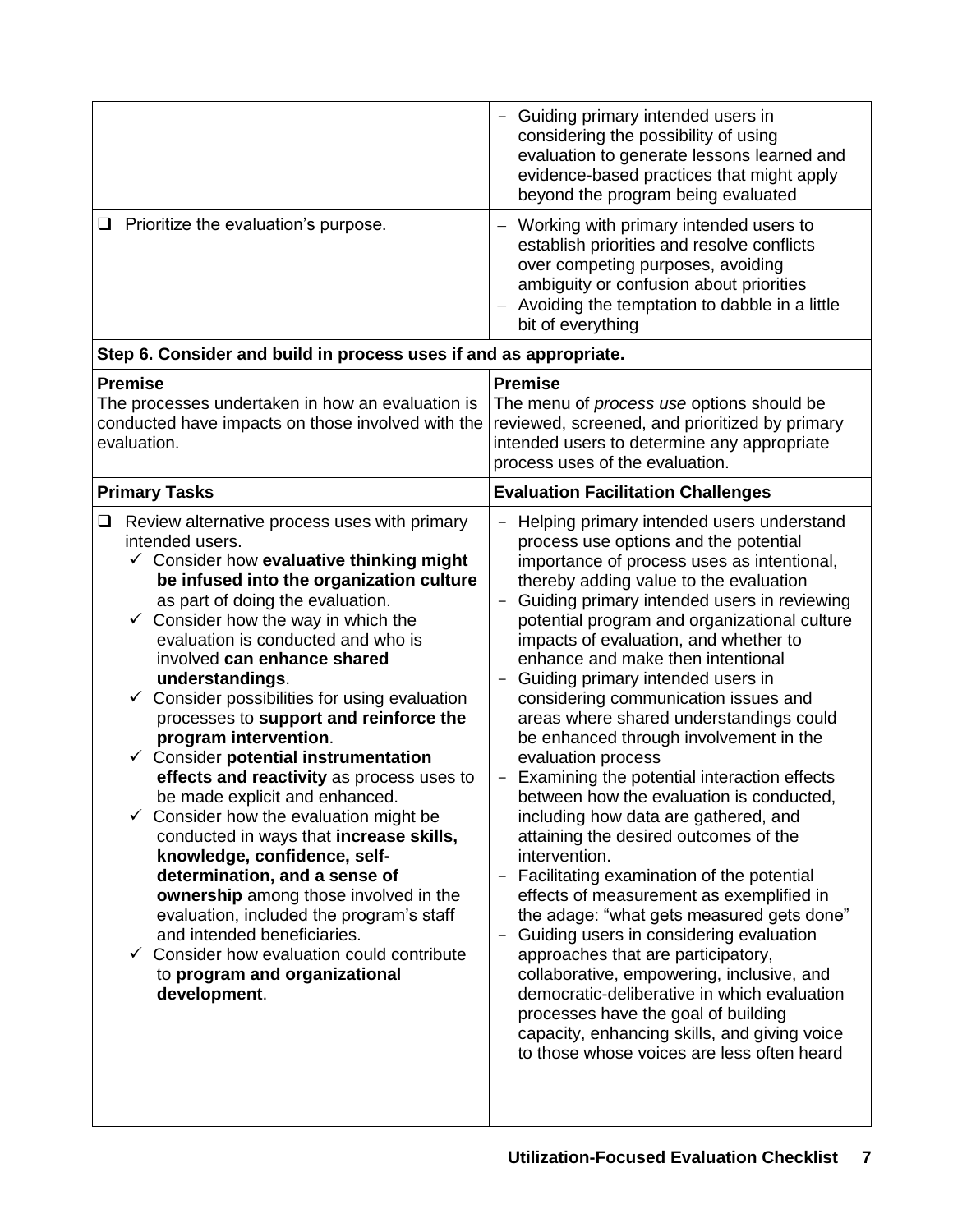|        |                                                                                                                                                                                 | Considering the option of the evaluator<br>becoming part of a development team<br>involved in innovation and ongoing<br>adaptation based on developmental<br>evaluation (Patton, 2012, pp. 127-8; 160)                                                                |
|--------|---------------------------------------------------------------------------------------------------------------------------------------------------------------------------------|-----------------------------------------------------------------------------------------------------------------------------------------------------------------------------------------------------------------------------------------------------------------------|
| Q.     | Review concerns, cautions, controversies,<br>costs, and potential positive and negative<br>effects of making process use a priority in the<br>evaluation.                       | Guiding users through the controversies<br>surrounding various types of process uses<br>Examining potential pluses and minuses,<br>$\overline{\phantom{0}}$<br>including potential effects on the<br>evaluation's credibility<br>Reviewing time and cost implications |
| $\Box$ | Examine the relationship and interconnections<br>between potential process uses and findings<br>use (Step 5).                                                                   | Facilitating a complex systems<br>understanding of how process uses and<br>findings uses may be interconnected,<br>interactive, and mutually interdependent                                                                                                           |
| □      | Prioritize any intended process uses of the<br>evaluation and plan for their incorporation into<br>the design and conduct of the evaluation.                                    | Having reviewed process options, working<br>with primary intended users to establish<br>priorities<br>Resolving conflicts over competing purpose<br>Avoiding dabbling in a little bit of everything<br>Avoiding ambiguity or confusion about<br>priorities            |
|        | Step 7. Focus priority evaluation questions.                                                                                                                                    |                                                                                                                                                                                                                                                                       |
|        | <b>Premise</b><br>No evaluation can look at everything. Priorities<br>have to be determined. Focusing is the process for<br>establishing priorities.                            | <b>Premise</b><br>The menu of options for specifically focusing<br>the evaluation should be reviewed, screened,<br>and prioritized by primary intended users to<br>determine their priorities                                                                         |
|        | <b>Primary Tasks</b>                                                                                                                                                            | <b>Evaluation Facilitation Challenges</b>                                                                                                                                                                                                                             |
| ❏      | Apply criteria for good utilization-focused<br>evaluation questions:<br>$\checkmark$ Questions can be answered sufficiently well<br>to inform understanding and support action. | Helping primary intended users create a<br>culture of inquiry and learning                                                                                                                                                                                            |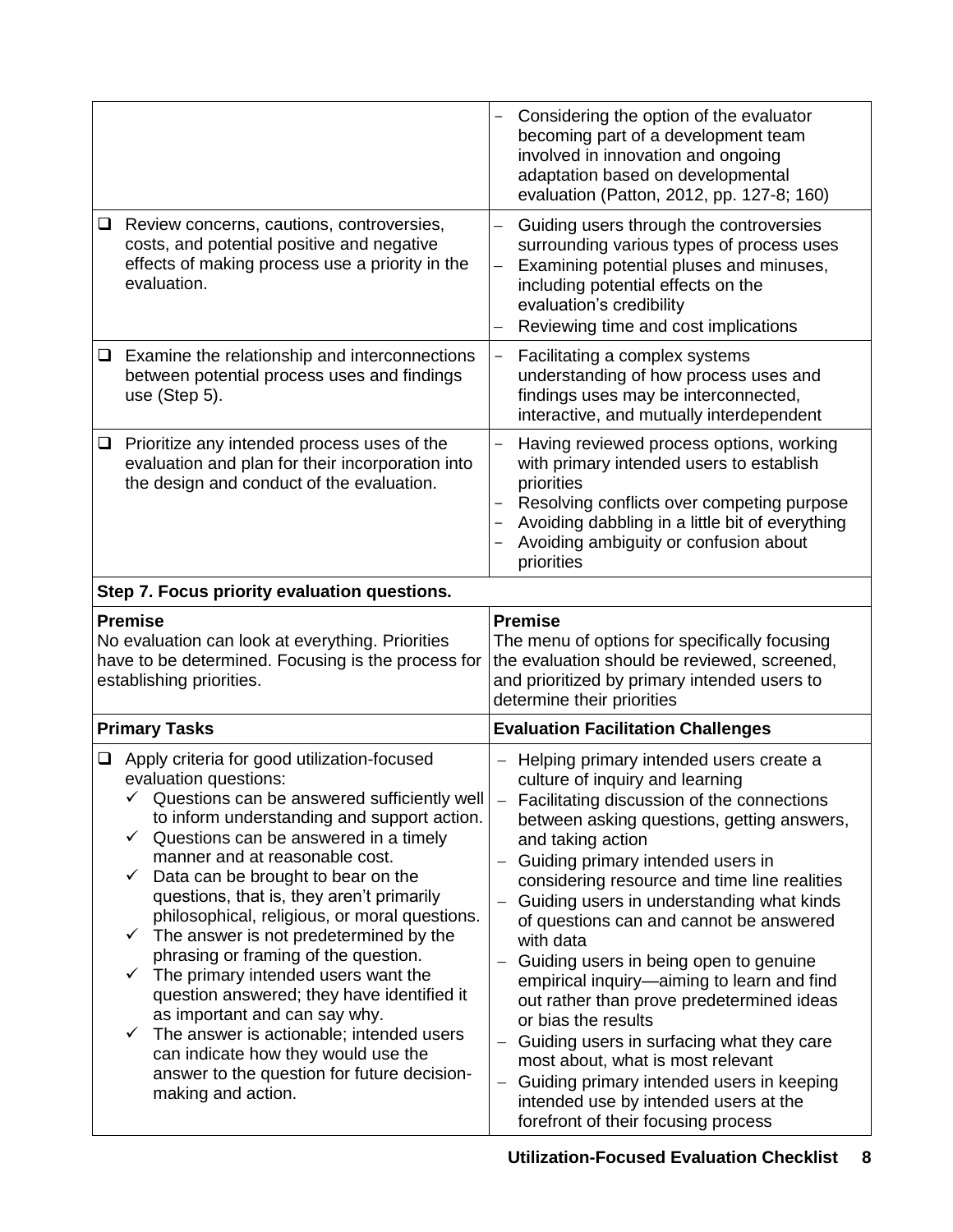|                                                                                           | $\Box$ Listen carefully to the priority concerns of<br>primary intended users to help them identify<br>important questions.                                                                                                                                                                                                                                                                     | Staying tuned into the concerns of primary<br>intended users and not letting the<br>evaluator's interest dominate or control the<br>priority-setting process                                                                                                                                                                                                                                                                                                                                                                                                                                                                              |
|-------------------------------------------------------------------------------------------|-------------------------------------------------------------------------------------------------------------------------------------------------------------------------------------------------------------------------------------------------------------------------------------------------------------------------------------------------------------------------------------------------|-------------------------------------------------------------------------------------------------------------------------------------------------------------------------------------------------------------------------------------------------------------------------------------------------------------------------------------------------------------------------------------------------------------------------------------------------------------------------------------------------------------------------------------------------------------------------------------------------------------------------------------------|
| $\Box$                                                                                    | Connect priority questions to the intended<br>purpose and uses of the evaluation to assure<br>that they match.                                                                                                                                                                                                                                                                                  | Facilitating a review of the interconnections<br>between primary intended uses (Step 5)<br>and specific, more detailed evaluation<br>questions                                                                                                                                                                                                                                                                                                                                                                                                                                                                                            |
| □                                                                                         | Offer a menu of focus options (see Menu 7.1,<br>Patton, 2012, pp. 182-187).                                                                                                                                                                                                                                                                                                                     | Doing a reasonably thorough review of<br>options without overwhelming intended<br>users                                                                                                                                                                                                                                                                                                                                                                                                                                                                                                                                                   |
|                                                                                           | Step 8. Check that fundamental areas for evaluation inquiry are being adequately addressed.                                                                                                                                                                                                                                                                                                     |                                                                                                                                                                                                                                                                                                                                                                                                                                                                                                                                                                                                                                           |
| <b>Premise</b><br>Implementation, outcomes, and attribution<br>questions are fundamental. |                                                                                                                                                                                                                                                                                                                                                                                                 | <b>Premise</b><br>Evaluators should be sure that primary<br>intended users have considered the issues and<br>options involved in evaluating program<br>implementation, outcomes, and attribution,                                                                                                                                                                                                                                                                                                                                                                                                                                         |
|                                                                                           | <b>Primary Tasks</b>                                                                                                                                                                                                                                                                                                                                                                            | <b>Evaluation Facilitation Challenges</b>                                                                                                                                                                                                                                                                                                                                                                                                                                                                                                                                                                                                 |
| ❏                                                                                         | Consider options for implementation evaluation<br>that address the question, "What happens in<br>the program?"<br>Effort and input evaluation<br>$\checkmark$<br>Process evaluation<br>$\checkmark$<br>Component evaluation<br>✓<br>Treatment specification and intervention<br>dosage                                                                                                          | Helping primary intended users determine<br>$\overline{\phantom{0}}$<br>what implementation evaluation questions<br>should have priority given the stage of the<br>program's development, the priority<br>decisions the evaluation will inform, and the<br>resources available for evaluation                                                                                                                                                                                                                                                                                                                                             |
| $\Box$                                                                                    | Consider options for outcomes evaluation to<br>answer these questions:<br>$\checkmark$ What results from the program?<br>$\checkmark$ How are participants changed, if at all, as a<br>result of program participation?<br>To what extent are the program's goals<br>achieved?<br>What unanticipated outcomes occur?<br>✓<br>To what extent are participants' needs met<br>✓<br>by the program? | Assessing evaluability: Are the program's<br>goals sufficiently specific, measurable,<br>achievable, relevant, and time-bound<br>(SMART) to be ready for outcomes<br>evaluation?<br>Determining which outcomes among the<br>many a program may have are the priority<br>for evaluation<br>Determining which outcomes evaluation<br>questions will yield the most useful findings<br>Completing the utilization-focused<br>evaluation framework for outcomes<br>evaluation that differentiates target<br>subgroup, desired outcome, outcome<br>indicator, data collection, performance<br>target, and intended use of the outcomes<br>data |
| $\Box$                                                                                    | Determine the importance and relative priority<br>of the attribution issue: To what extent can<br>outcomes be attributed to the program<br>intervention?                                                                                                                                                                                                                                        | Helping primary intended users understand<br>the conceptual and methodological issues<br>involved in asking questions about causality<br>and generating credible evidence to support<br>judgments about attribution                                                                                                                                                                                                                                                                                                                                                                                                                       |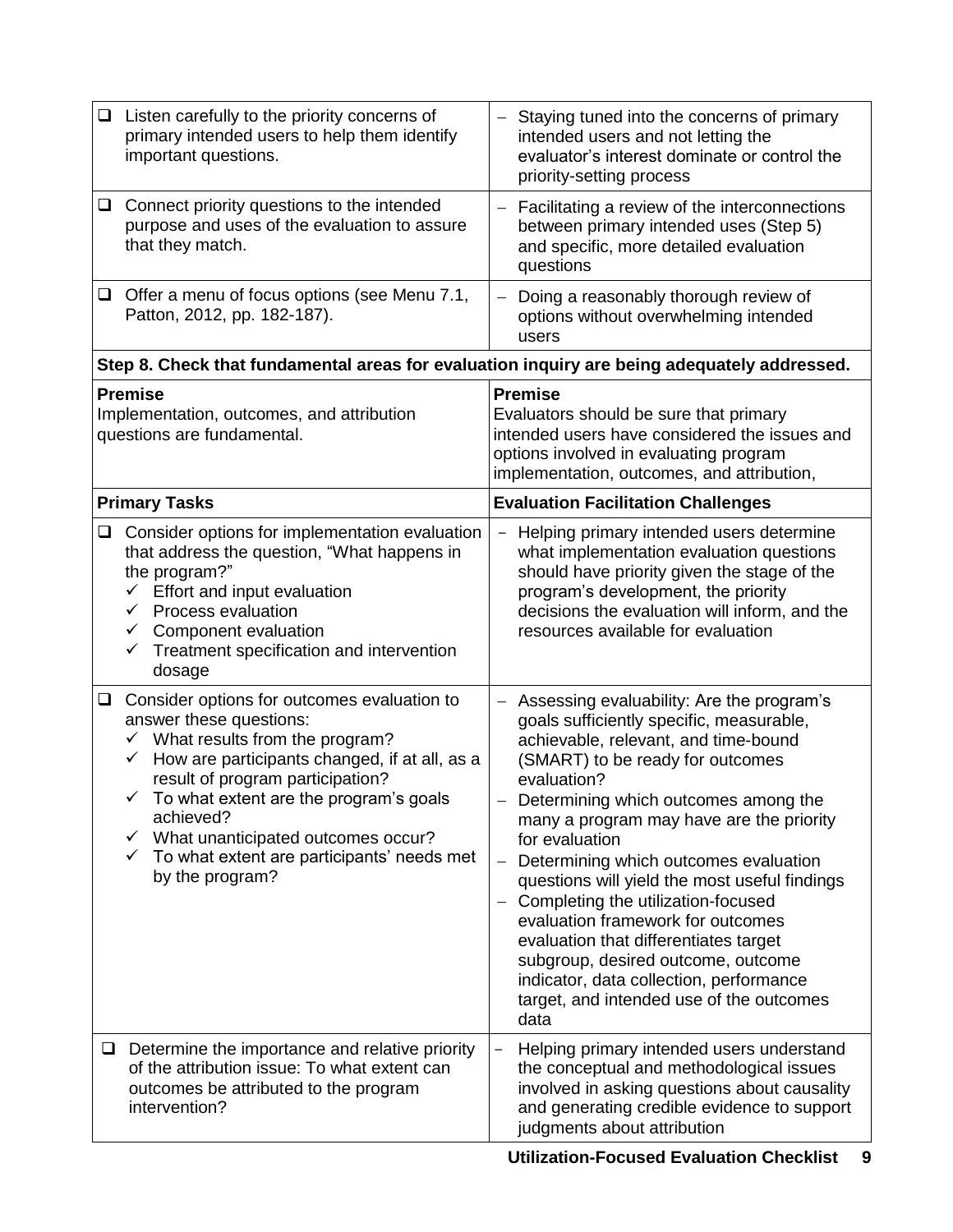| Step 9. Determine what intervention model or theory of change is being evaluated.                                                                                                                                       |                                                                                                                                                                                                                                                                                                                  |                                                                                                                                                                                                                                                                                                                                                                                                                                                                                                                                                                                                                                                                                                                                                                                         |
|-------------------------------------------------------------------------------------------------------------------------------------------------------------------------------------------------------------------------|------------------------------------------------------------------------------------------------------------------------------------------------------------------------------------------------------------------------------------------------------------------------------------------------------------------|-----------------------------------------------------------------------------------------------------------------------------------------------------------------------------------------------------------------------------------------------------------------------------------------------------------------------------------------------------------------------------------------------------------------------------------------------------------------------------------------------------------------------------------------------------------------------------------------------------------------------------------------------------------------------------------------------------------------------------------------------------------------------------------------|
| <b>Premise</b><br>A program or intervention can usefully be<br>conceptualized as a model or theory which<br>describes how intended outcomes will be<br>produced. Evaluation can include testing the<br>model or theory. |                                                                                                                                                                                                                                                                                                                  | <b>Premise</b><br>Evaluators should be sure that primary<br>intended users have considered the issues and<br>options involved in evaluating the program's<br>model or theory of change. How a theory of<br>change is conceptualized will have important<br>implications for how the evaluation is designed<br>and conducted                                                                                                                                                                                                                                                                                                                                                                                                                                                             |
|                                                                                                                                                                                                                         | <b>Primary Tasks</b>                                                                                                                                                                                                                                                                                             | <b>Evaluation Facilitation Challenges</b>                                                                                                                                                                                                                                                                                                                                                                                                                                                                                                                                                                                                                                                                                                                                               |
| ⊔                                                                                                                                                                                                                       | Determine if logic modeling or theory of change<br>work will provide an important and useful<br>framework for the evaluation.                                                                                                                                                                                    | Helping intended users understand the<br>purposes of a logic model or theory of<br>change for evaluation<br>- Explaining the differences between a logic<br>model and theory of change<br>- Assessing the costs and benefits of using a<br>logic model or theory of change to frame the<br>evaluation                                                                                                                                                                                                                                                                                                                                                                                                                                                                                   |
| □                                                                                                                                                                                                                       | Consider options for conceptualizing a program<br>or intervention-or different elements of a<br>program or change initiative:<br>$\checkmark$ a linear logic model<br>$\checkmark$ a map of systems relationships<br>$\checkmark$ a complex adaptive system                                                      | Helping primary intended users understand<br>$\overline{\phantom{0}}$<br>and engage the differences among different<br>conceptual approaches: logic models,<br>systems thinking, and complex adaptive<br>systems                                                                                                                                                                                                                                                                                                                                                                                                                                                                                                                                                                        |
| $\Box$                                                                                                                                                                                                                  | Appropriately match the evaluation design and<br>measurement approach to how the program or<br>intervention is conceptualized, understanding<br>that linear logic models, systems maps, and<br>complex nonlinear conceptualizations of<br>interventions have both conceptual and<br>methodological implications. | Helping intended users understand the<br>implications of conceptualizing the<br>intervention in different ways:<br>Designing an evaluation to test causal<br>attribution hypotheses by specifying a linear<br>model in which the connections are clear,<br>logical, sequential, plausible - and testable<br>Creating a meaningful systems map that<br>provides insights into relationships and<br>constitutes a baseline of systems<br>interrelationships for purposes of evaluation.<br>Generating shared understandings around<br>the evaluation implications of complex<br>situations characterized by high uncertainty<br>about how to produce desired outcomes,<br>high disagreement among key stakeholders<br>about what to do, and unpredictable and<br>uncontrollable causality |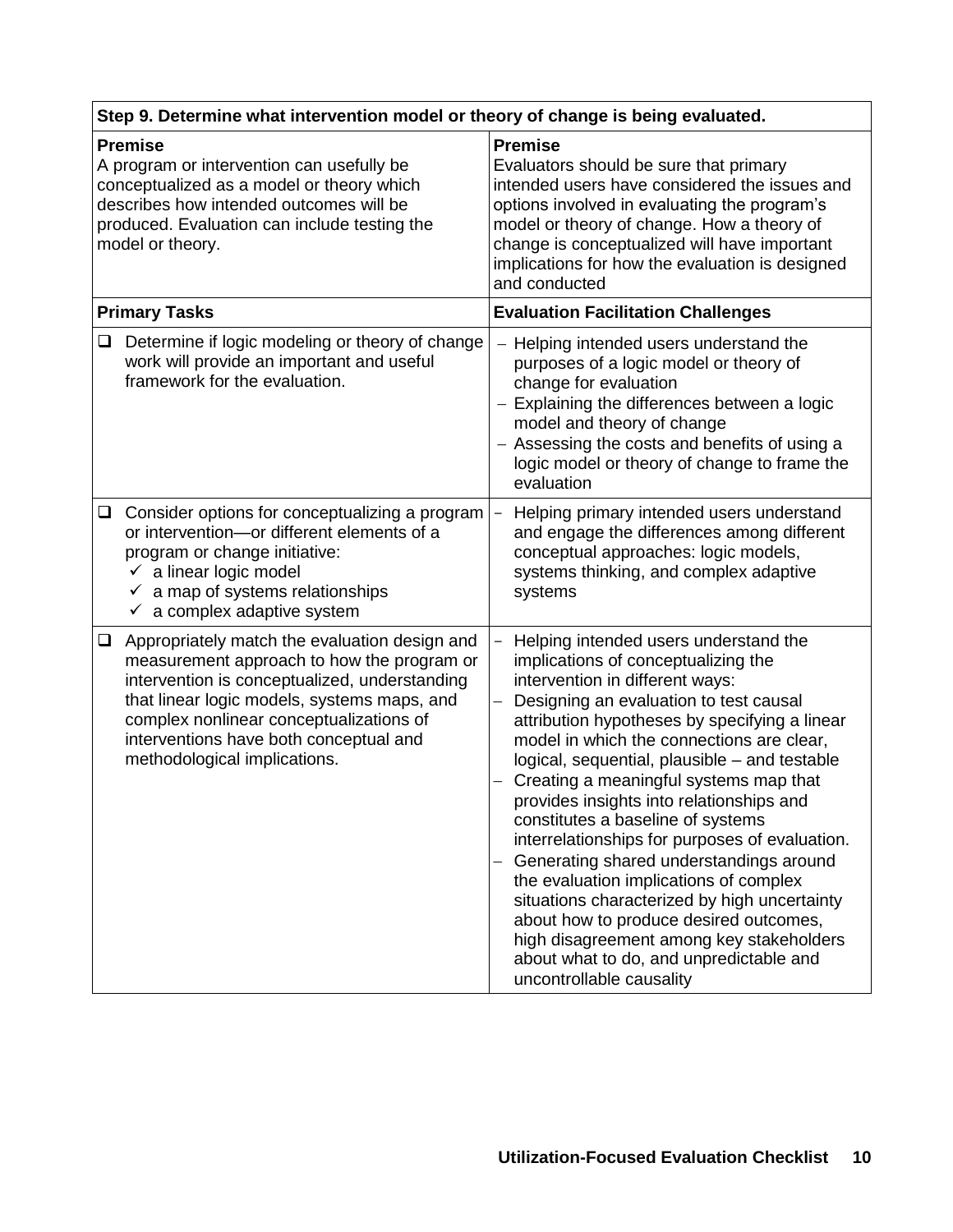#### **Step 10. Negotiate appropriate methods to generate credible findings that support intended use by intended users.**

| <b>Premise</b><br>The evaluation should be designed to lead to<br>useful findings. Methods should be selected and<br>the evaluation designed to support and achieve<br>intended use by primary intended users. |                                                                                                                                                                   | <b>Premise</b><br>Involving primary intended users in methods<br>decisions increases their understanding of the<br>strengths and weaknesses of the methods<br>used and deepens their understanding of data<br>collection decisions, which supports the<br>commitment to use the resultant findings.                    |
|----------------------------------------------------------------------------------------------------------------------------------------------------------------------------------------------------------------|-------------------------------------------------------------------------------------------------------------------------------------------------------------------|------------------------------------------------------------------------------------------------------------------------------------------------------------------------------------------------------------------------------------------------------------------------------------------------------------------------|
| <b>Primary Tasks</b>                                                                                                                                                                                           |                                                                                                                                                                   | <b>Evaluation Facilitation Challenges</b>                                                                                                                                                                                                                                                                              |
| $\Box$                                                                                                                                                                                                         | Select methods to answer users' priority<br>questions so that the results obtained will be<br>credible to primary intended users.                                 | Making sure that primary intended users<br>play an active role in reviewing methods to<br>examine their appropriateness and<br>credibility                                                                                                                                                                             |
|                                                                                                                                                                                                                | $\Box$ Assure that the proposed methods and<br>measurements are<br>$\checkmark$ Appropriate<br>$\checkmark$ Practical<br>← Cost-effective<br>$\checkmark$ Ethical | Taking time to think through methods<br>choices and their implications with intended<br>users                                                                                                                                                                                                                          |
|                                                                                                                                                                                                                | $\Box$ Assure that the results obtained from the<br>chosen methods will be able to be used as<br>intended.                                                        | Finding the right level of engagement with<br>intended users-the "sweet spot," neither<br>overly technical, nor overly simplistic                                                                                                                                                                                      |
| $\Box$                                                                                                                                                                                                         | Negotiate trade-offs between design and<br>methods ideals and what can actually be<br>implemented given inevitable constraints of<br>resources and time.          | Negotiating criteria for methodological<br>quality and what constitutes credible<br>evidence among key stakeholders<br>Making the evaluator's own stake in a<br>quality evaluation explicit and part of the<br>negotiations without allowing the evaluator<br>to become the unilateral decision maker<br>about methods |
| $\Box$                                                                                                                                                                                                         | Identify and attend to threats to data quality,<br>credibility, and utility.                                                                                      | Helping intended users consider the<br>implications for use of methods and<br>measurement decisions                                                                                                                                                                                                                    |
|                                                                                                                                                                                                                | $\Box$ Adapt methods in response to changing<br>conditions as the evaluation unfolds, dealing<br>with the emergent dynamics of actual<br>fieldwork.               | Keeping primary intended users engaged<br>with and informed about necessary changes<br>and adaptations in methods as the<br>evaluation unfolds                                                                                                                                                                         |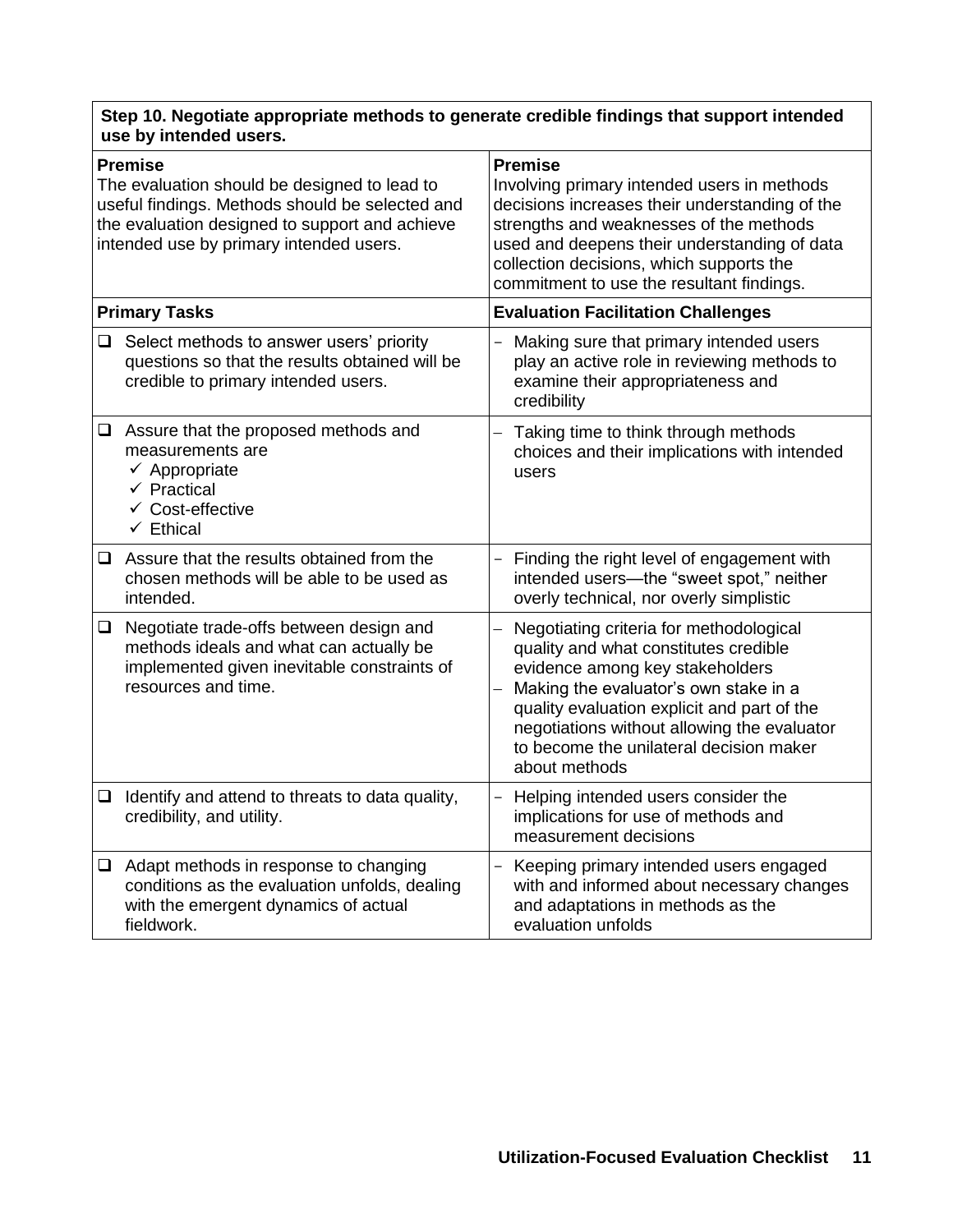#### **Step 11. Make sure intended users understand potential methods controversies their implications**

| <b>Premises</b><br>The methodological gold standard is<br>methodological appropriateness. Appropriate<br>methods are those that answer users' priority<br>questions. Involving intended users in methods<br>decisions means that evaluators and intended<br>users need to understand paradigm-based<br>methods debates and their implications for the<br>credibility and utility of a particular evaluation.                                                                                                                                                                                                                                                      | <b>Premises</b><br>Evaluators need to be able to facilitate choices<br>that are appropriate to a particular evaluation's<br>purpose. This means educating primary<br>stakeholders about the legitimate options<br>available, the strengths and weaknesses of<br>various approaches, the potential advantages<br>and costs of using multiple and mixed methods,<br>and the controversies that surround such<br>choices.                                                                                                                                                                           |
|-------------------------------------------------------------------------------------------------------------------------------------------------------------------------------------------------------------------------------------------------------------------------------------------------------------------------------------------------------------------------------------------------------------------------------------------------------------------------------------------------------------------------------------------------------------------------------------------------------------------------------------------------------------------|--------------------------------------------------------------------------------------------------------------------------------------------------------------------------------------------------------------------------------------------------------------------------------------------------------------------------------------------------------------------------------------------------------------------------------------------------------------------------------------------------------------------------------------------------------------------------------------------------|
| <b>Primary Tasks</b>                                                                                                                                                                                                                                                                                                                                                                                                                                                                                                                                                                                                                                              | <b>Evaluation Facilitation Challenges</b>                                                                                                                                                                                                                                                                                                                                                                                                                                                                                                                                                        |
| Select methods appropriate to the questions<br>❏<br>being asked.                                                                                                                                                                                                                                                                                                                                                                                                                                                                                                                                                                                                  | Making sure that methods are selected<br>-<br>jointly by primary intended users and the<br>evaluator(s) based on appropriateness                                                                                                                                                                                                                                                                                                                                                                                                                                                                 |
| Discuss with intended users relevant methods<br>❏<br>debates that affect the methods choices in a<br>particular evaluation, if appropriate and helpful<br>to support decision making about methods.<br>Issues to consider include:<br>Quantitative versus Qualitative data<br>✓<br>The Gold Standard Debate (experimental<br>$\checkmark$<br>versus non-experimental designs)<br>Randomization versus naturally occurring<br>✓<br>and purpose sampling approaches<br>Internal versus external validity as a design<br>✓<br>priority<br>Generalizations versus context-sensitive<br>✓<br>extrapolations<br>Pragmatism versus methodological purity<br>$\checkmark$ | Helping primary intended users understand<br>and consider how broader methodological<br>debates may affect the credibility and utility<br>of the particular evaluation being designed.<br>Keeping the discussion about<br>methodological debates practical and useful<br>rather than academic and pedantic<br>Resolving conflicts that may occur among<br>$\overline{\phantom{0}}$<br>primary intended users on different sides of<br>the issue<br>Offering a paradigm of choices based on<br>methodological appropriateness given<br>users' priority questions and intended uses<br>of findings |
| Step 12. Simulate use of findings                                                                                                                                                                                                                                                                                                                                                                                                                                                                                                                                                                                                                                 |                                                                                                                                                                                                                                                                                                                                                                                                                                                                                                                                                                                                  |
| <b>Premise</b><br>Before data are collected, a simulation of potential   It's important to move discussions of use from<br>use done with fabricated findings is real enough to the abstract to the concrete, and a simulation of<br>provide a meaningful learning experience for<br>primary intended users.                                                                                                                                                                                                                                                                                                                                                       | <b>Premise</b><br>use based on fabricated data helps do that.                                                                                                                                                                                                                                                                                                                                                                                                                                                                                                                                    |
| <b>Primary tasks</b>                                                                                                                                                                                                                                                                                                                                                                                                                                                                                                                                                                                                                                              | <b>Evaluation facilitation challenges</b>                                                                                                                                                                                                                                                                                                                                                                                                                                                                                                                                                        |
| $\Box$ Fabricate findings based on the proposed<br>design and measures of implementation and<br>outcomes.                                                                                                                                                                                                                                                                                                                                                                                                                                                                                                                                                         | Fabricating realistic findings that show<br>varying results and offer good grist for<br>simulated interaction among primary<br>intended users                                                                                                                                                                                                                                                                                                                                                                                                                                                    |
| Guide primary intended users in interpreting<br>⊔<br>the potential (fabricated) findings.                                                                                                                                                                                                                                                                                                                                                                                                                                                                                                                                                                         | Helping primary intended users take the<br>simulation seriously so that they can use the<br>experience to improve design and be better<br>prepared for real use of findings                                                                                                                                                                                                                                                                                                                                                                                                                      |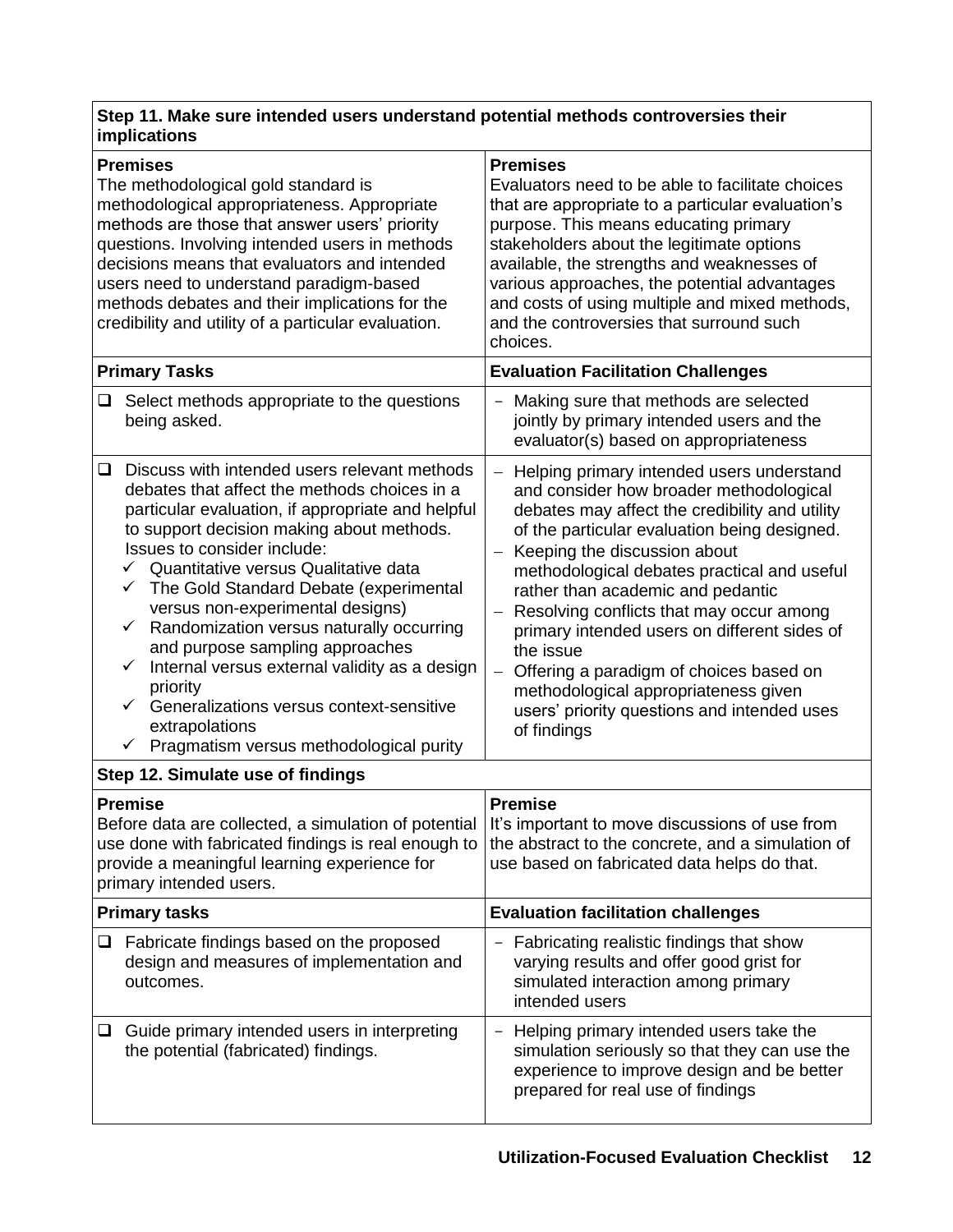| $\Box$                                                                   | Interpret the simulation experience to                                                                                                                                                                                                                       | - Taking time to do this final, critical check                                                                                                                                                                                                                                                                                                                                     |
|--------------------------------------------------------------------------|--------------------------------------------------------------------------------------------------------------------------------------------------------------------------------------------------------------------------------------------------------------|------------------------------------------------------------------------------------------------------------------------------------------------------------------------------------------------------------------------------------------------------------------------------------------------------------------------------------------------------------------------------------|
|                                                                          | determine if any design changes, revisions, or<br>additions to the data collection would likely<br>increase utility.                                                                                                                                         | and make final design and measurement<br>revisions before data collection                                                                                                                                                                                                                                                                                                          |
|                                                                          | $\Box$ As a final step before data collection, have<br>primary intended users make an explicit                                                                                                                                                               | - Assuring that primary intended users feel<br>ownership of the design and measures                                                                                                                                                                                                                                                                                                |
|                                                                          | decision to proceed with the evaluation given<br>likely costs and expected uses.                                                                                                                                                                             | - Helping primary intended users seriously<br>ask: Given expected costs and intended                                                                                                                                                                                                                                                                                               |
|                                                                          |                                                                                                                                                                                                                                                              | uses, is the evaluation worth doing?                                                                                                                                                                                                                                                                                                                                               |
| Step 13. Gather data with ongoing attention to use.                      |                                                                                                                                                                                                                                                              | <b>Premise</b>                                                                                                                                                                                                                                                                                                                                                                     |
| <b>Premise</b><br>Data collection should be managed with use in<br>mind. |                                                                                                                                                                                                                                                              | It's important to keep primary intended users<br>informed and involved throughout all stages of<br>the process, including data collection                                                                                                                                                                                                                                          |
|                                                                          | <b>Primary tasks</b>                                                                                                                                                                                                                                         | <b>Evaluation facilitation challenges</b>                                                                                                                                                                                                                                                                                                                                          |
| ⊔                                                                        | Effectively manage data collection to ensure<br>data quality and evaluation credibility.                                                                                                                                                                     | Staying on top of data collection problems<br>and taking corrective steps before small<br>issues become major ones.<br>Being transparent with intended users about<br>how data collection is unfolding and alerting<br>them to any important deviations from the<br>planned design                                                                                                 |
| $\Box$                                                                   | Effectively implement any agreed-on<br>participatory approaches to data collection that<br>build capacity and support process uses.                                                                                                                          | Working with, training, and coaching non-<br>researchers in the basics of data collection.<br>Ensuring quality data when using non-<br>researchers for data collection.<br>Keeping primary intended users informed<br>about issues that emerge in participatory<br>data collection processes                                                                                       |
| $\Box$                                                                   | Keep primary intended users informed about<br>how things are going in data collection.                                                                                                                                                                       | Providing just enough information to maintain<br>interest without getting intended users<br>bogged down in too much detail<br>Meeting diverse interest and needs as<br>different key stakeholders may want different<br>amounts of information along the way<br>Avoiding inappropriate micro-managing by<br>primary intended users                                                 |
| u.                                                                       | Offer appropriate feedback to those providing<br>data, for example:<br>$\checkmark$ Let interviewees know that their responses<br>are helpful.<br>Provide program staff and leadership with<br>✓<br>a debrief of site visits and evaluation<br>observations. | Providing feedback to enhance data<br>$\overline{\phantom{0}}$<br>collection without inappropriately affecting<br>responses or evaluation credibility<br>Alleviating inappropriate anxiety among<br>those providing data or among program staff<br>receiving early feedback about the<br>evaluation findings<br>Finding the right amount and nature of timely<br>feedback to offer |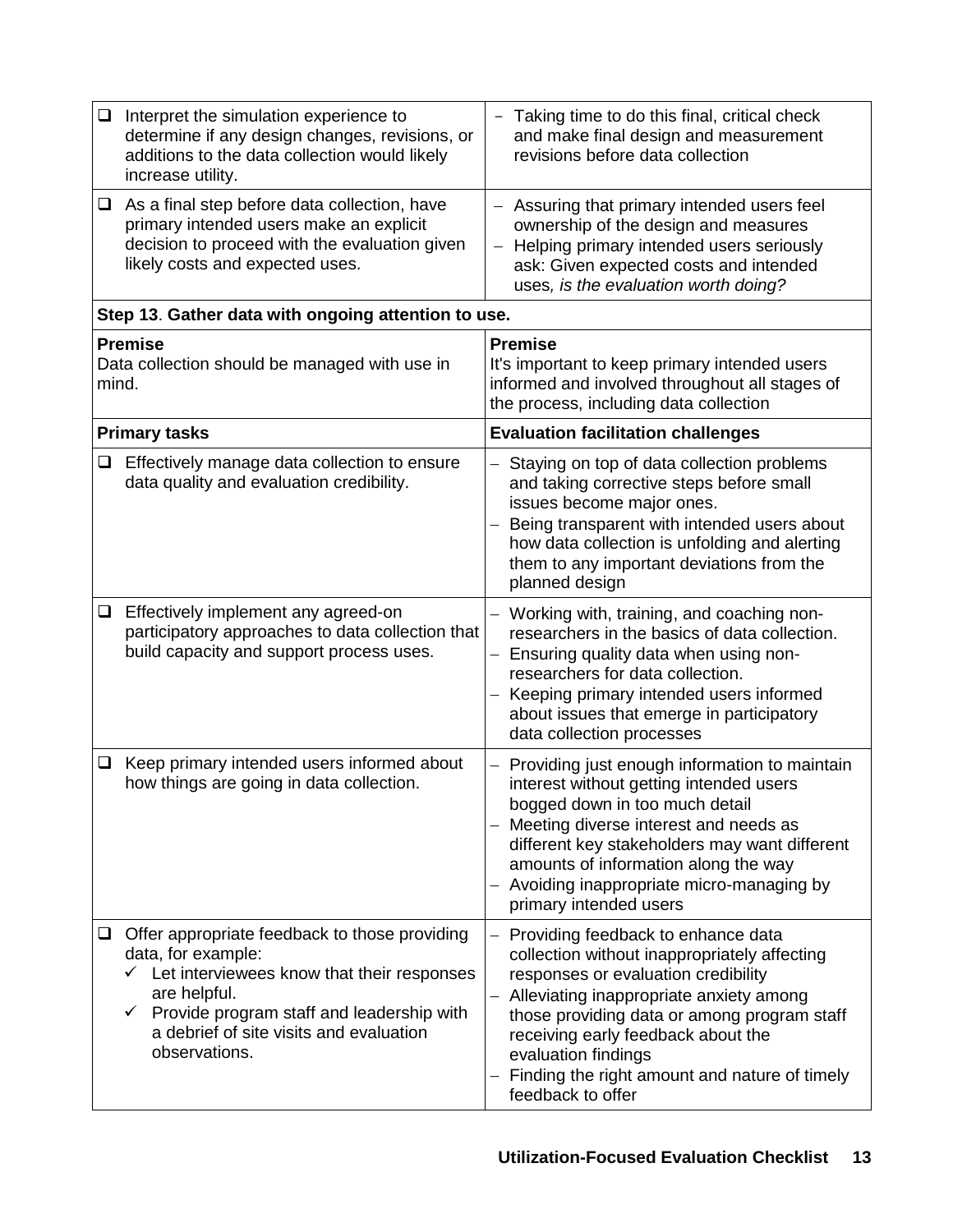| $\Box$                                                                                                                                                                                              | Report emergent and interim findings to<br>primary intended users to keep them<br>interested and engaged:<br>$\checkmark$ Avoid surprises through early alerts about<br>results.<br>Match the nature and frequency of interim<br>$\checkmark$<br>reports to the purpose, timeline of the<br>evaluation and duration of data collection.                                                                                                                                                                      | - Ensuring that interim findings are treated as<br>interim and therefore not disseminated<br>Maintaining the confidentiality of interim<br>findings reported<br>- Providing enough feedback to maintain<br>interest but not so much as to be annoying or<br>intrusive             |
|-----------------------------------------------------------------------------------------------------------------------------------------------------------------------------------------------------|--------------------------------------------------------------------------------------------------------------------------------------------------------------------------------------------------------------------------------------------------------------------------------------------------------------------------------------------------------------------------------------------------------------------------------------------------------------------------------------------------------------|-----------------------------------------------------------------------------------------------------------------------------------------------------------------------------------------------------------------------------------------------------------------------------------|
| ⊔                                                                                                                                                                                                   | Watch for and deal with turnover in primary<br>intended users:<br>Bring replacement key stakeholders up-to-<br>$\checkmark$<br>date quickly.<br>Connect new intended users with those<br>✓<br>involved all along the way.<br>Facilitate understanding, engagement and<br>$\checkmark$<br>buy-in among any new primary intended<br>users.                                                                                                                                                                     | Integrating new key stakeholders into an<br>$\overline{\phantom{0}}$<br>ongoing group of primary intended users<br>Taking into account the potentially divergent<br>views and different priorities of a new<br>primary intended user when data collection is<br>already under way |
|                                                                                                                                                                                                     | Step 14. Organize and present the data for interpretation and use by primary intended users.                                                                                                                                                                                                                                                                                                                                                                                                                 |                                                                                                                                                                                                                                                                                   |
| <b>Premises</b><br>Findings should be organized and presented to<br>facilitate use by primary intended users. Analysis,<br>interpretation, judgment and recommendations<br>should be distinguished. |                                                                                                                                                                                                                                                                                                                                                                                                                                                                                                              | <b>Premise</b><br>Facilitating data interpretation among primary<br>intended users increases their understanding of<br>the findings, their sense of ownership of the<br>evaluation, and their commitment to use the<br>findings                                                   |
|                                                                                                                                                                                                     |                                                                                                                                                                                                                                                                                                                                                                                                                                                                                                              |                                                                                                                                                                                                                                                                                   |
|                                                                                                                                                                                                     | <b>Primary tasks</b>                                                                                                                                                                                                                                                                                                                                                                                                                                                                                         | <b>Evaluation Facilitation Challenges</b>                                                                                                                                                                                                                                         |
| $\Box$                                                                                                                                                                                              | Organize data to be understandable and<br>relevant to primary intended users:<br>Organize the findings to answer priority<br>$\checkmark$<br>questions.<br>Keep presentations simple and<br>$\checkmark$<br>understandable.<br>$\checkmark$ Provide balance.<br>$\checkmark$ Be clear about definitions.<br>Make comparisons carefully and<br>appropriately.<br>Decide what is significant.<br>✓<br>Be sure that major claims are supported by<br>rigorous evidence.<br>Distinguish facts from opinion.<br>✓ | - Organizing the raw data into an<br>understandable and useable format that<br>addresses and illuminates priority evaluation<br>questions<br>Keeping the initial interactions focused on<br>what the data reveal before moving into<br>interpretations and judgments              |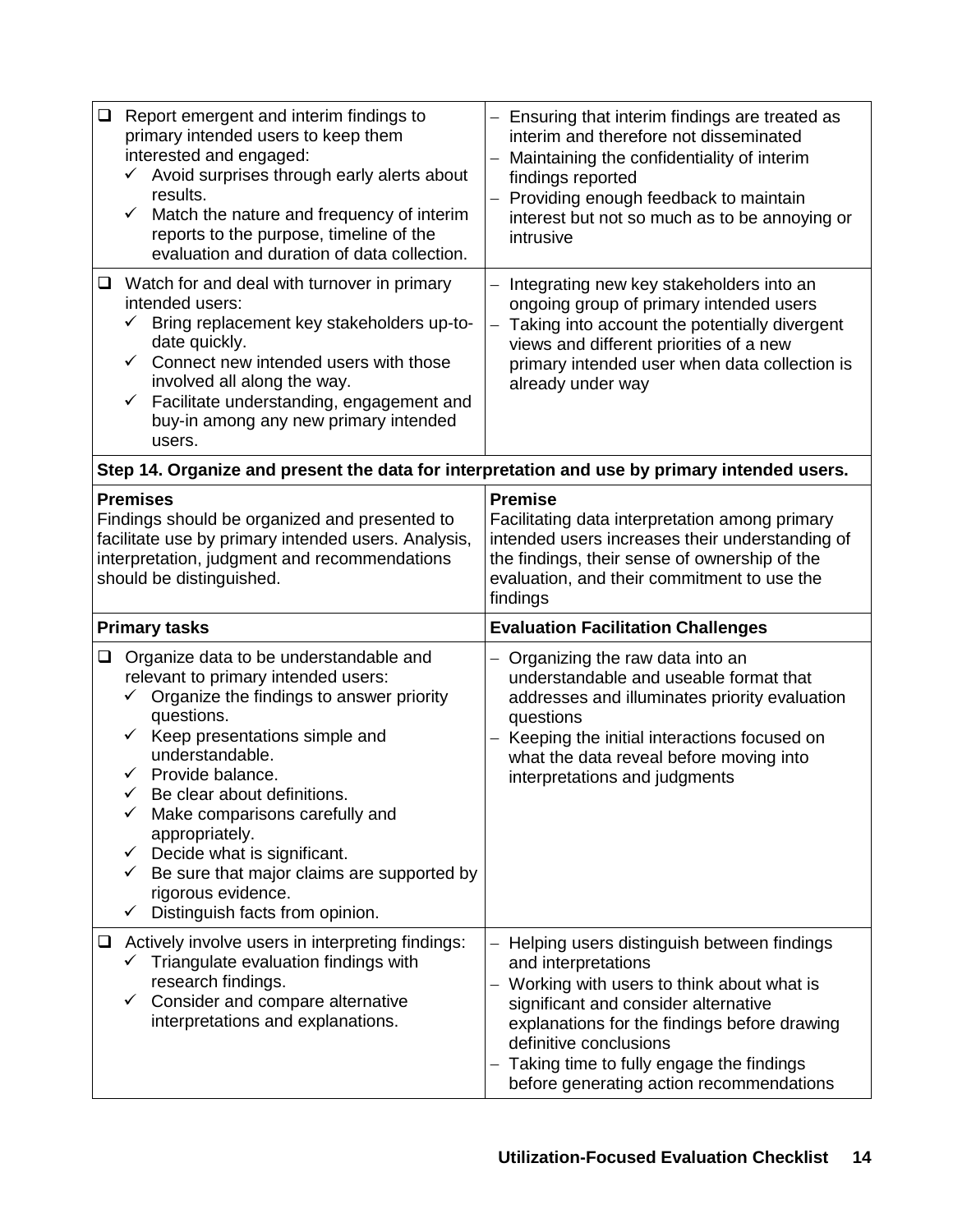| Actively involve users in making evaluative<br>$\Box$<br>judgments:<br>$\checkmark$ Be clear about the values that undergird<br>judgments.                                                                                                                                                                                                                              | - Helping users make explicit the values on<br>which judgments are made.                                                                                                                                                                                                                                                                                                                                    |  |  |  |
|-------------------------------------------------------------------------------------------------------------------------------------------------------------------------------------------------------------------------------------------------------------------------------------------------------------------------------------------------------------------------|-------------------------------------------------------------------------------------------------------------------------------------------------------------------------------------------------------------------------------------------------------------------------------------------------------------------------------------------------------------------------------------------------------------|--|--|--|
| Actively involve users in generating<br>⊔<br>recommendations, if appropriate and<br>expected:<br>$\checkmark$ Distinguish different kinds of<br>recommendations.<br>Discuss the costs, benefits, and challenges<br>$\checkmark$<br>of implementing recommendations.<br>Focus on actions within the control of<br>✓<br>intended users and those they can<br>influence.   | Helping users distinguish between findings,<br>interpretations, judgments, and<br>recommendations<br>Making sure that recommendations follow<br>from and are supported by the findings.<br>Planning time to do a good job on<br>recommendations                                                                                                                                                             |  |  |  |
| Examine the findings and their implications<br>□<br>from various perspectives.                                                                                                                                                                                                                                                                                          | - Offering opportunities and taking the time to<br>reflect on the analytical process and learn<br>from it<br>Helping users distinguish varying degrees of<br>certainty in the findings<br>Being open and explicit about data strengths<br>and limitations                                                                                                                                                   |  |  |  |
| Step 15. Prepare an evaluation report to facilitate use and disseminate findings to expand<br>influence.                                                                                                                                                                                                                                                                |                                                                                                                                                                                                                                                                                                                                                                                                             |  |  |  |
| <b>Premise</b><br>Different kinds and formats of reports are needed<br>for different evaluation purposes. Reports should<br>be focused on serving priority intended uses of<br>primary intended users.                                                                                                                                                                  | <b>Premise</b><br>Working with primary intended users to review<br>reporting and dissemination options increases<br>the likelihood of appropriate and meaningful use<br>as well as the possibility of wider influence.                                                                                                                                                                                      |  |  |  |
| <b>Primary tasks</b>                                                                                                                                                                                                                                                                                                                                                    | <b>Evaluation Facilitation Challenges</b>                                                                                                                                                                                                                                                                                                                                                                   |  |  |  |
| Determine what kinds of reporting formats,<br>❏<br>styles, and venues are appropriate:                                                                                                                                                                                                                                                                                  |                                                                                                                                                                                                                                                                                                                                                                                                             |  |  |  |
| $\checkmark$ Consider both formal written reports and<br>less formal oral reports.<br>Adapt different report approaches for<br>✓<br>different audiences and uses.<br>Focus the report on answering priority<br>✓<br>questions and providing the evidence for<br>those answers.<br>Be prepared to help users maintain<br>✓<br>balance and deal with "negative" findings. | Helping primary intended users calculate the<br>comparative costs and uses of various<br>evaluation reporting approaches<br>Involving primary intended users in some<br>reporting opportunities<br>Strategizing with intended users about<br>creative ways of reporting findings that may<br>enhance their utility<br>Facilitating openness to learning from and<br>appropriately using "negative" findings |  |  |  |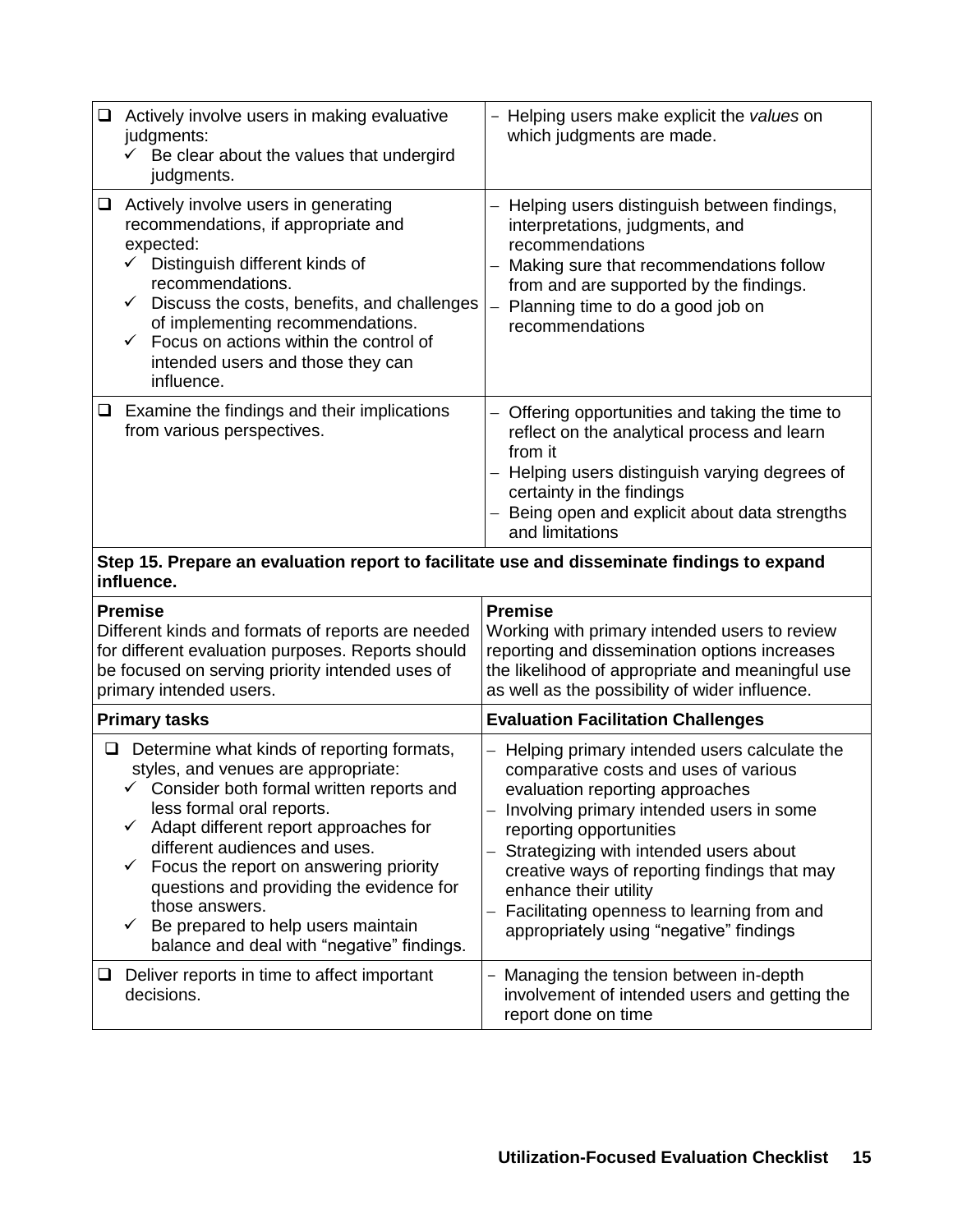| $\Box$                                                                                                                                                                                                      | Decide if the findings merit wider<br>dissemination:<br>$\checkmark$ Consider both formal and informal<br>pathways for dissemination.<br>Be alert to unanticipated pathways of<br>$\checkmark$<br>influence that emerge as use and<br>dissemination processes unfold.                                                                                                                                                          | Helping users distinguish between use and<br>dissemination<br>Keeping users engaged as dissemination<br>unfolds so that emergent opportunities can<br>be grasped as appropriate                                                                                                                                                   |  |  |  |
|-------------------------------------------------------------------------------------------------------------------------------------------------------------------------------------------------------------|--------------------------------------------------------------------------------------------------------------------------------------------------------------------------------------------------------------------------------------------------------------------------------------------------------------------------------------------------------------------------------------------------------------------------------|-----------------------------------------------------------------------------------------------------------------------------------------------------------------------------------------------------------------------------------------------------------------------------------------------------------------------------------|--|--|--|
|                                                                                                                                                                                                             | Step 16. Follow up with primary intended users to facilitate and enhance use.                                                                                                                                                                                                                                                                                                                                                  |                                                                                                                                                                                                                                                                                                                                   |  |  |  |
| <b>Premise</b><br>The report is <i>not</i> the end of the evaluation. Use is<br>enhanced by following up and working with<br>primary intended users to apply the findings and<br>implement recommendations. |                                                                                                                                                                                                                                                                                                                                                                                                                                | <b>Premise</b><br>Facilitating use includes follow up with primary<br>intended users to support taking action on<br>findings and monitoring what happens to<br>recommendations.                                                                                                                                                   |  |  |  |
|                                                                                                                                                                                                             | <b>Primary tasks</b>                                                                                                                                                                                                                                                                                                                                                                                                           | <b>Evaluation Facilitation Challenges</b>                                                                                                                                                                                                                                                                                         |  |  |  |
| ❏                                                                                                                                                                                                           | Plan for follow-up. Develop a follow-up plan<br>with primary intended users.                                                                                                                                                                                                                                                                                                                                                   | - Helping primary intended users calculate the<br>comparative benefits and uses of various<br>follow-up possibilities                                                                                                                                                                                                             |  |  |  |
| ❏                                                                                                                                                                                                           | Budget for follow-up.                                                                                                                                                                                                                                                                                                                                                                                                          | - Encouraging primary intended users to find<br>adequate time and resources to do a good<br>job of following up findings to enhance use.<br>This involves both user and evaluator time<br>and resources                                                                                                                           |  |  |  |
|                                                                                                                                                                                                             | $\Box$ Proactively pursue utilization:<br>Adapt findings for different audiences.<br>✓<br>Keep findings in front of those who can use<br>✓<br>them.<br>Watch for emergent opportunities to<br>✓<br>reinforce the relevance of findings.<br>Deal with resistance.<br>$\checkmark$<br>$\checkmark$ Watch for and guard against misuse.                                                                                           | Helping users make strategic choices about<br>where to focus follow-up efforts<br>Keeping users engaged after the report has<br>been disseminated<br>Being a champion for use of the findings<br>without becoming perceived as a champion<br>for the program                                                                      |  |  |  |
| ⊔                                                                                                                                                                                                           | Look for opportunities to add to the evaluation.<br>$\checkmark$ Opportunities may arise to add data to<br>answer emergent or previously<br>unanswered questions.<br>Longer term follow-up of program<br>✓<br>participants may become more valued and<br>important to see if short-term outcomes are<br>maintained over time.<br>Designing an evaluation for the next stage<br>of the program may emerge as an<br>opportunity. | - Helping primary intended users and other<br>stakeholders see evaluation as an ongoing<br>process rather than a one-time event or<br>moment-in-time report. Findings often give<br>rise to new questions. Questions considered<br>less important at an earlier time can take on<br>new importance once findings have<br>emerged. |  |  |  |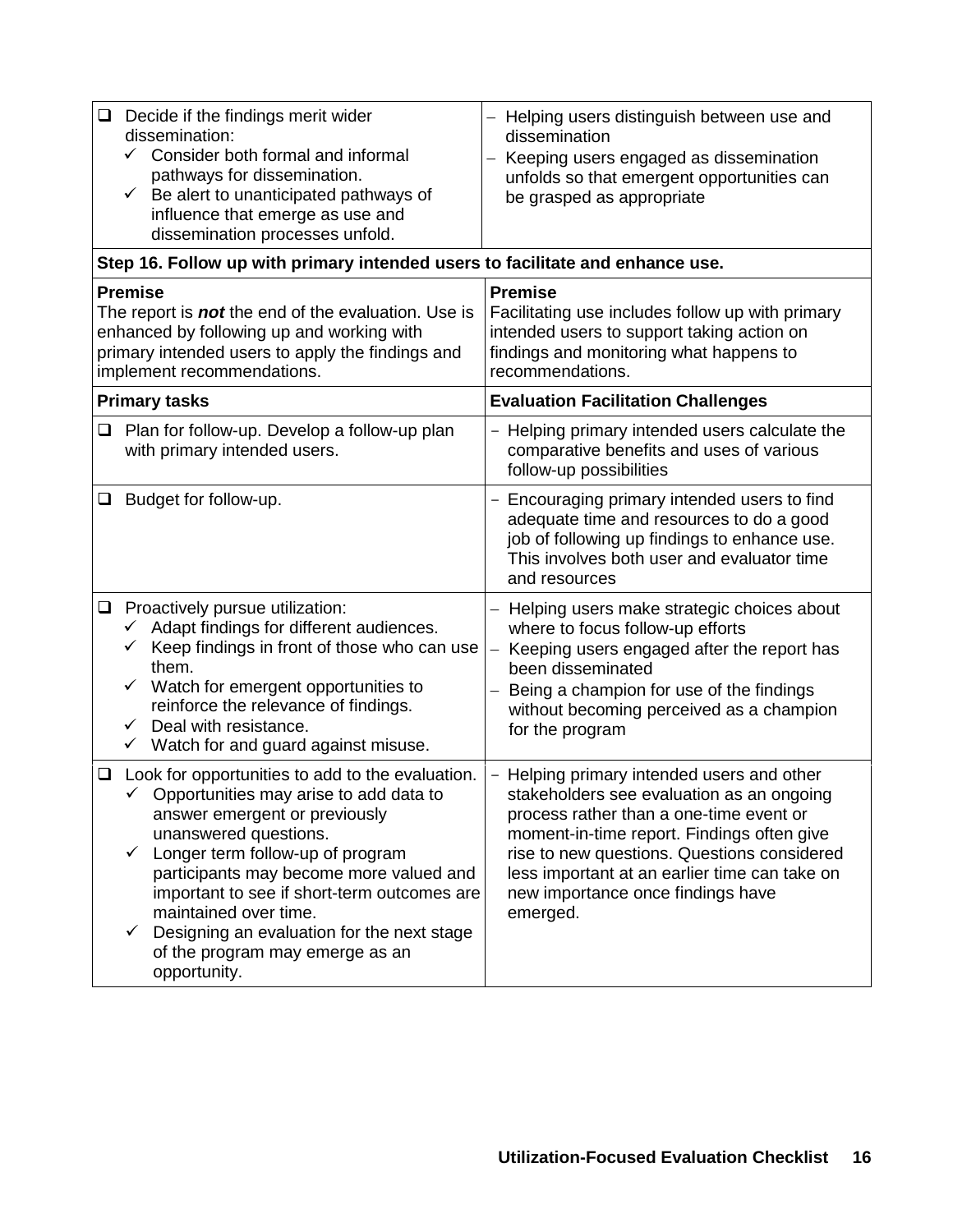| Step 17. Metaevaluation of use: Be accountable, learn and improve                                                                                                                              |                                                                                                                                                                                                                                                                                |                                                                                                                                                                                                                                                                                                                                                                              |  |
|------------------------------------------------------------------------------------------------------------------------------------------------------------------------------------------------|--------------------------------------------------------------------------------------------------------------------------------------------------------------------------------------------------------------------------------------------------------------------------------|------------------------------------------------------------------------------------------------------------------------------------------------------------------------------------------------------------------------------------------------------------------------------------------------------------------------------------------------------------------------------|--|
| <b>Premise</b><br>Metaevaluation is a professional obligation of<br>evaluators. Utilization-focused metaevaluation<br>places particular emphasis on an evaluation's<br>utility and actual use. |                                                                                                                                                                                                                                                                                | <b>Premise</b><br>To be meaningful and useful, metaevaluation<br>must be undertaken seriously and<br>systematically, with time devoted to it.                                                                                                                                                                                                                                |  |
|                                                                                                                                                                                                | <b>Primary tasks</b>                                                                                                                                                                                                                                                           | <b>Metaevaluation Facilitation Challenges</b>                                                                                                                                                                                                                                                                                                                                |  |
| $\Box$                                                                                                                                                                                         | Determine the metaevaluator and the primary<br>intended users for the metaevaluation.                                                                                                                                                                                          | Selecting an appropriate metaevaluator: Te<br>$\overline{\phantom{0}}$<br>metaevaluator will be different from the<br>evaluator so that the evaluator is not<br>evaluating her or his own work.<br>Determining primary intended users-the<br>primary intended users of an evaluation may,<br>or may not, be the same as the primary<br>intended users for the metaevaluation |  |
| □                                                                                                                                                                                              | Determine the primary purpose and uses of<br>the metaevaluation                                                                                                                                                                                                                | Distinguishing accountability purposes from<br>$\overline{\phantom{0}}$<br>learning uses and distinguishing internal<br>metaevaluation from external metaevaluation                                                                                                                                                                                                          |  |
| $\Box$                                                                                                                                                                                         | Determine the primary standards and criteria<br>to be applied in the metaevaluation:<br><b>Joint Committee Standards</b><br>(www.jcsee.org)<br>International standards for development<br>$\checkmark$<br>evaluation (www.oecd.org/dac/<br>evaluationofdevelopmentprogrammes/) | - Distinguishing potential utility and usability<br>from actual use-metaevaluation of potential<br>utility may occur earlier than metaevaluation<br>of actual use                                                                                                                                                                                                            |  |
| $\Box$                                                                                                                                                                                         | Budget time and resources for the<br>metaevaluation.                                                                                                                                                                                                                           | - Taking time to do a good job of<br>metaevaluation, which involves time and<br>resources from both intended users and<br>evaluators                                                                                                                                                                                                                                         |  |
| □                                                                                                                                                                                              | Follow the steps for conducting a utilization-<br>focused evaluation in conducting the<br>utilization-focused metaevaluation                                                                                                                                                   | Helping users make strategic choices about<br>$\overline{\phantom{0}}$<br>where to focus follow-up efforts for<br>metaevaluation use<br>Keeping metaevaluation users engaged after<br>the report has been disseminated<br>Being a champion for metaevaluation use of<br>—<br>the findings without becoming perceived as a<br>champion for the program.                       |  |
| ❏                                                                                                                                                                                              | Engage in systematic reflective practice about<br>the evaluation, its processes and uses, with<br>primary intended users.                                                                                                                                                      | Involving the evaluation's primary intended<br>users in reflective practice as a<br>metaevaluation exercise to further enhance<br>their own capacities, provide feedback to the<br>evaluator to deepen his or her own reflective<br>practice, and bring closure to the evaluation<br>process                                                                                 |  |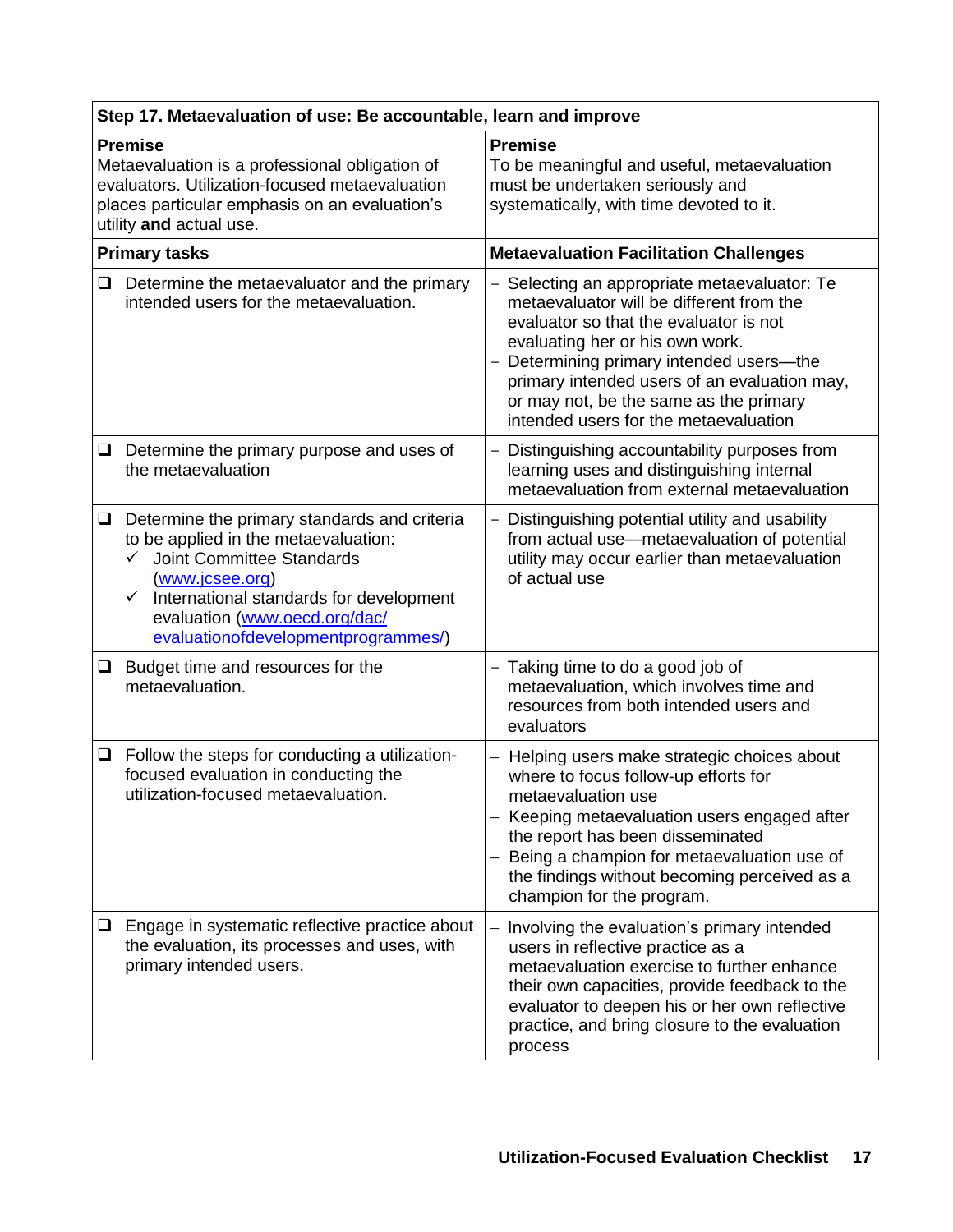| Engage in personal reflective practice to<br>□<br>support ongoing professional development:<br>$\checkmark$ Reflect on what went well, and not so well,<br>throughout the evaluation.<br>$\checkmark$ Assess your essential competencies and<br>skills as an evaluator.<br>$\checkmark$ Use what you learn to improve your<br>practice and increase use. | For both evaluators & metaevaluators:<br>- Following up evaluations (and<br>metaevaluations) to learn what worked and<br>didn't work, what was useful and not useful<br>- Committing time to serious reflective practice<br>and learning for ongoing professional<br>development |
|----------------------------------------------------------------------------------------------------------------------------------------------------------------------------------------------------------------------------------------------------------------------------------------------------------------------------------------------------------|----------------------------------------------------------------------------------------------------------------------------------------------------------------------------------------------------------------------------------------------------------------------------------|
|----------------------------------------------------------------------------------------------------------------------------------------------------------------------------------------------------------------------------------------------------------------------------------------------------------------------------------------------------------|----------------------------------------------------------------------------------------------------------------------------------------------------------------------------------------------------------------------------------------------------------------------------------|

#### **U-FE Complex Dynamic and Adaptive Systems Graphic: Interactions among all 17 steps**

The steps in the U-FE checklist are necessarily linear and sequential. One step comes before the next. But the actual utilization-focused evaluation process unfolds as a complex, dynamic, and iterative system of relationships with the various elements and steps interacting. Actions lead to reactions, interactions, feedback loops, and adaptations. To depict utilization-focused evaluation as a complex, dynamic, and adaptive system, this graphic depicts the interactions and interdependencies among the steps of the checklist, a reminder of the complex nonlinear dynamics of real world utilization-focused evaluation practice and engagement.